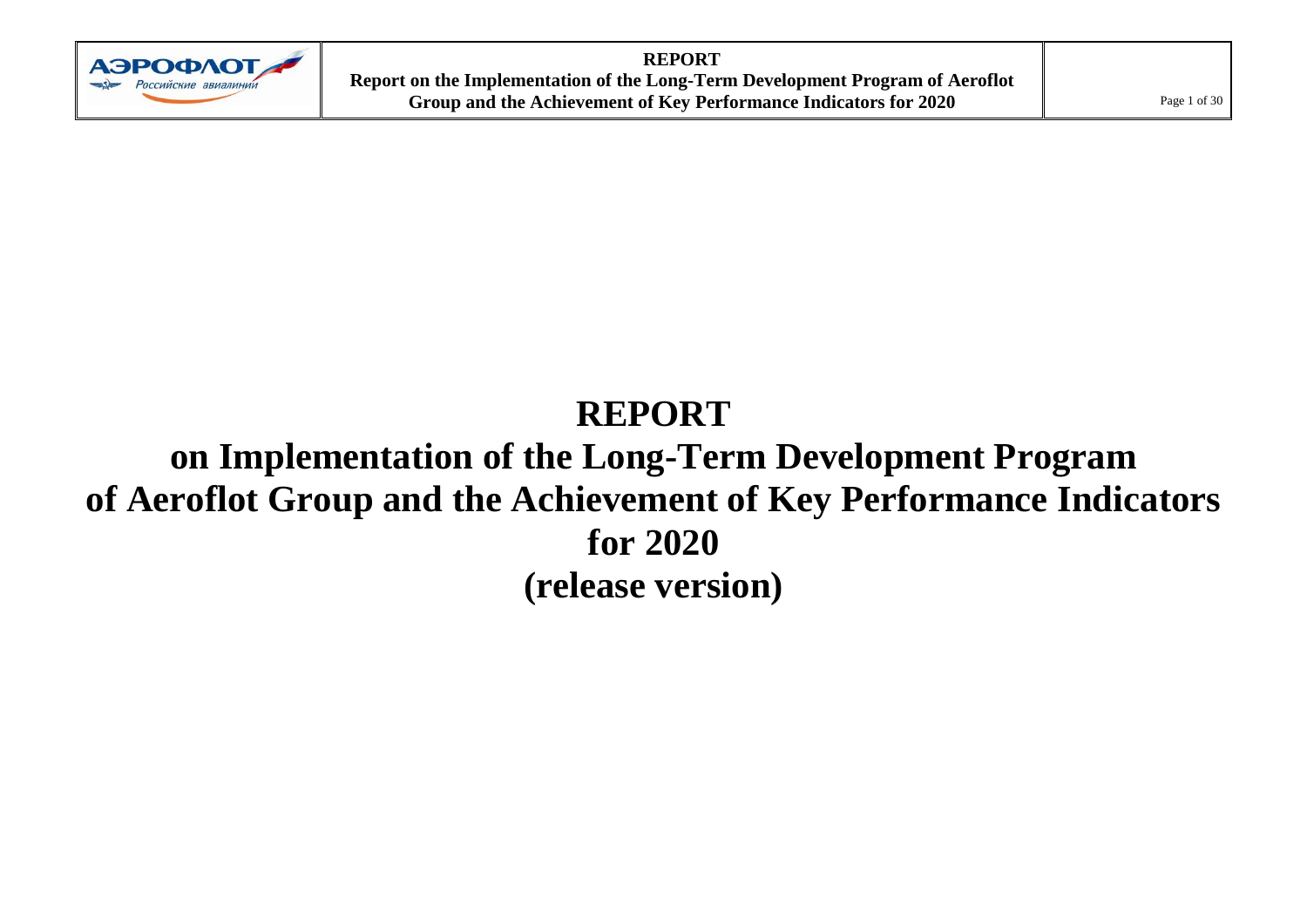

#### **TABLE OF CONTENTS**

| 3. RELATIONSHIP BETWEEN THE KPIs ACHIEVEMENT DEGREE AND ORGANIZATION'S TOP MANAGEMENT REMUNERATION,<br>INCLUDING ESTABLISHMENT OF RESPONSIBILITY OF TOP MANAGEMENT FOR THE FAILURE TO REACH THE SET KPIS.<br>INFORMATION ABOUT KPIs CASCADING ACROSS CONTROL LEVELS, ABOUT LINKING TO THE TOP MANAGEMENT |  |
|----------------------------------------------------------------------------------------------------------------------------------------------------------------------------------------------------------------------------------------------------------------------------------------------------------|--|
|                                                                                                                                                                                                                                                                                                          |  |
|                                                                                                                                                                                                                                                                                                          |  |
|                                                                                                                                                                                                                                                                                                          |  |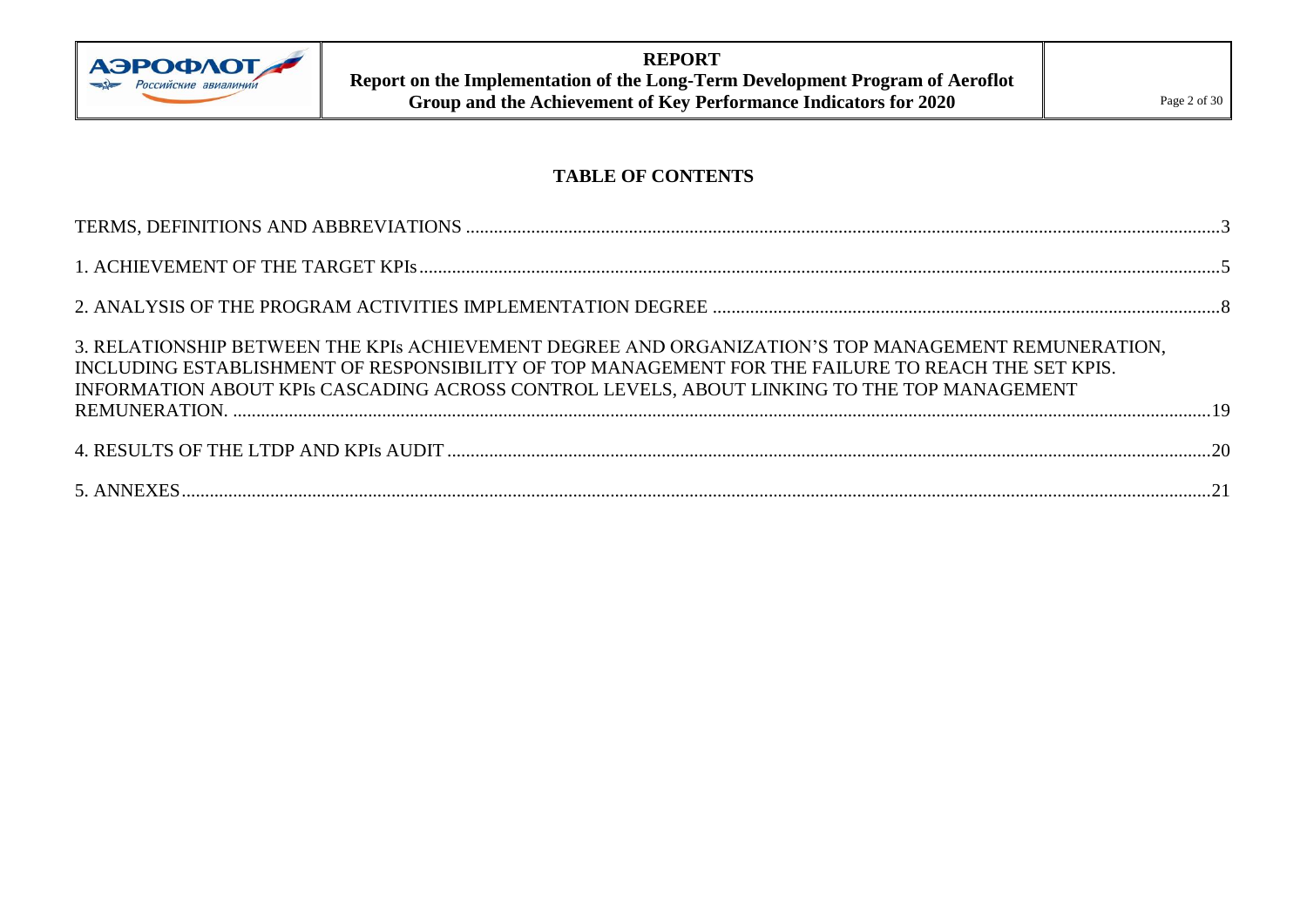

#### **TERMS, DEFINITIONS AND ABBREVIATIONS**

<span id="page-2-0"></span>The following terms, definitions, and abbreviations are used in this report:

Aeroflot Group — Aeroflot PJSC and its controlled entities;

directives — directives, instructions, and other documents adopted by the Government Commission on Transport, the Ministry of Economic Development of Russia, the Federal Property Management Agency, and the Expert Council under the Government of the Russian Federation, regarding the consideration and approval of the Long-Term Development Program of the Aeroflot Group;

**Long-term Development Strategy** — Long-Term Development Strategy of the Aeroflot Group;

**Long term** — a period exceeding five years;

**investment program** — Aeroflot Group investment program;

**KPIs** — Key Performance Indicators;

**АЭРОФЛОТ** <u> SI Российские</u> авиалиний

Guidelines for the Development of Long-Term Development Program — Guidelines for the Development of Long-Term Development Programs for Strategic Open Joint Stock Companies and Federal State Unitary Enterprises, as well as Open Joint-Stock Companies, where the share of the Russian Federation in the authorized capital exceeds fifty percent in aggregate (approved by Instruction No. ИШ-П13-2583 of the Russian Government dated April 15, 2014);

**Guidelines for KPI Use** – guidelines on the use of key performance indicators of business companies, in which the interest of the Russian Federation or any constituent of the Russian Federation is 50 percent or more, and the performance indicators of government unitary enterprises to determine the remuneration of their executive staff (approved by Order No. 1388-r of the Government of the Russian Federation dated June 27, 2019);

Guidelines for KPI Use — Guidelines for the use of key performance indicators by state-owned corporations, state-owned companies, state-owned unitary enterprises as well as business entities in which the share of the Russian Federation or a constituent entity of the Russian Federation in the authorized capital exceeds fifty percent in aggregate (approved by Instruction No. ИШ-П13-2043 of the Russian Government dated March 27, 2014);

**IFRS** — International Financial Reporting Standards;

**reporting period** — previous calendar year or quarter from the current one;

**IDP** — Aeroflot Group Innovation Development Program;

**pkm** — passenger-kilometers;

**audit** — an expert assessment of the implementation of the Long-Term Development Program and the achievement of KPIs, conducted by an auditor; **forecast period** — a five-year period for which a reasonable forecast of the values of performance indicators is given;

**program** — a document outlining the main areas of operations of the Aeroflot Group for a specific period of time or the stages and terms of performance of major works, projects;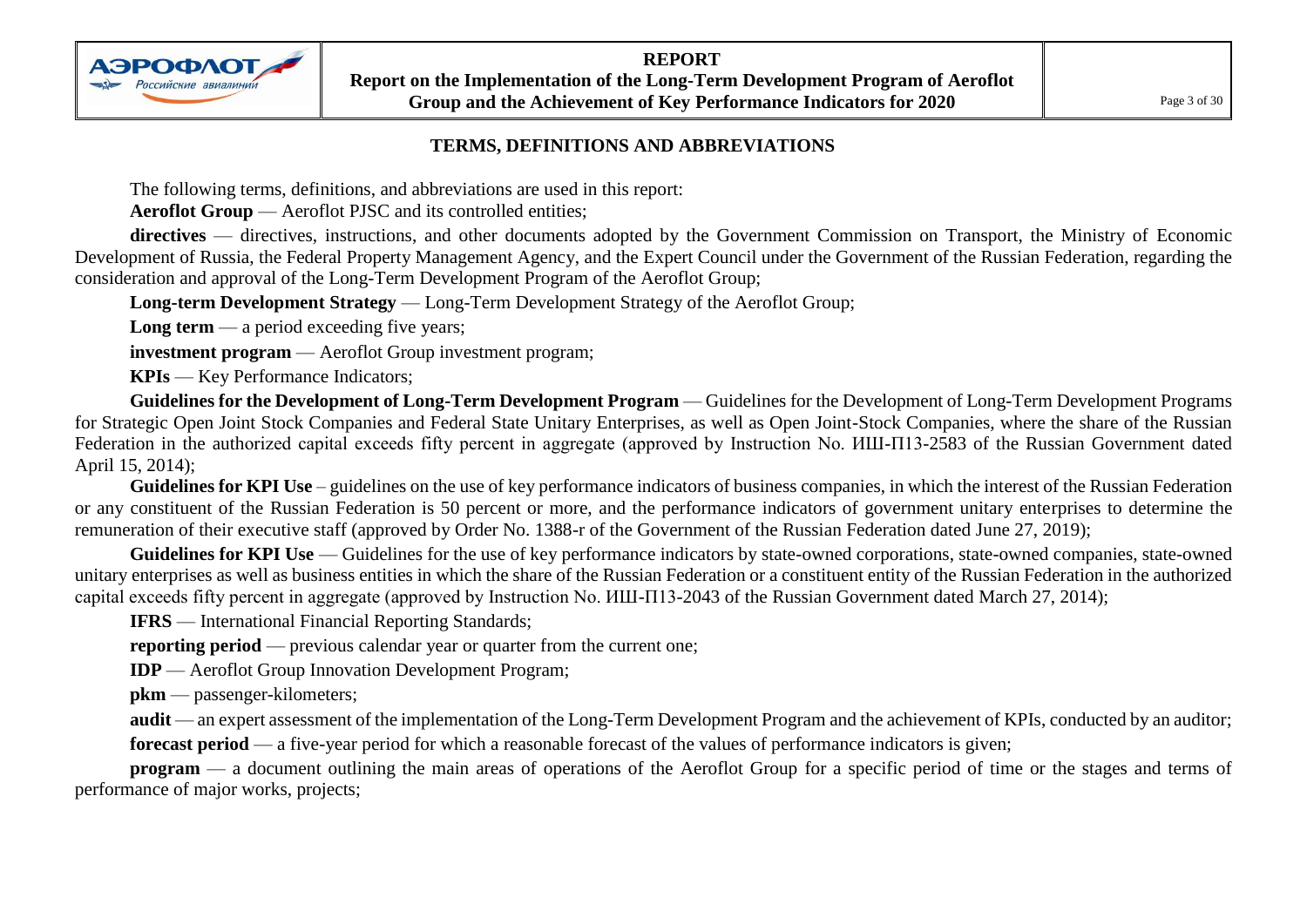

**REPORT Report on the Implementation of the Long-Term Development Program of Aeroflot**  Group and the Achievement of Key Performance Indicators for 2020

**percentage point (pp)** — a unit used to compare values in percentages. If the indicator is measured in other quantities, then the percentage is used for comparison;

**Mid-Term Development Strategy** — Mid-Term Development Strategy of the Aeroflot Group for a five-year period;

**Medium term** — a period of five years.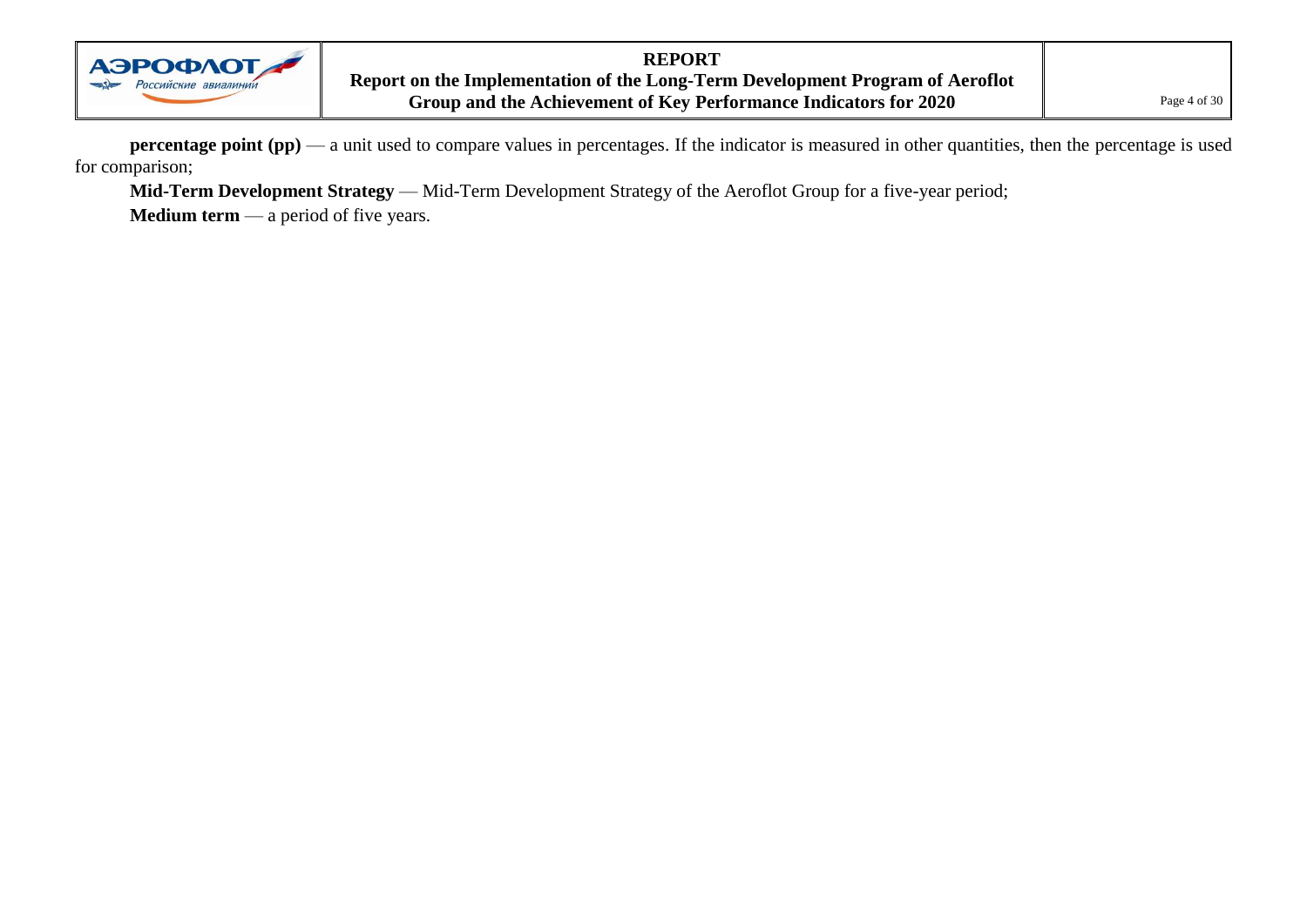

#### **1. ACHIEVEMENT OF THE TARGET KPIs**

#### **1.1. LIST OF KPIs WITH THE TARGET VALUES APPROVED BY THE BOARD OF DIRECTORS OF AEROFLOT, PJSC**

<span id="page-4-0"></span>Table 1. List of KPIs with the Target Values Approved by the Board of Directors of Aeroflot, PJSC

| No. | KPI Name (across the Aeroflot Group)*                                            | Weight<br>for $2020$ | <b>U</b> oM   | Target value<br>for<br>Q1-2020 | Target value<br>for<br>Q2-2020 | Target value<br>tor<br>Q3-2020<br>2020 | Target value<br>for<br>Q4-2020 | Target value<br>for 2020 |
|-----|----------------------------------------------------------------------------------|----------------------|---------------|--------------------------------|--------------------------------|----------------------------------------|--------------------------------|--------------------------|
|     | Revenue per Available Seat-Kilometer (RASK)                                      | 20%                  | rub/skm       | $***$                          | $**$                           | $**$                                   | **                             | 3.07                     |
| 2   | Costs per Available Seat Kilometer (CASK)***                                     | 10%                  | cent/skm      | $***$                          | $**$                           | $**$                                   | $**$                           | 4.96                     |
| 3.  | Integral key performance indicator for innovative activities<br>(IKPIIA)         | 10%                  | $\%$          | $**$                           | $***$                          | $***$                                  | $**$                           | $100\%$ ****             |
| 4.  | <b>Investment Program Efficiency</b>                                             | 5%                   |               | $***$                          | $**$                           | $**$                                   | $**$                           | 37.08                    |
| 5.  | Share of financing with state support in the total amount of<br>raised financing | 5%                   | $\%$          | $***$                          | $***$                          | $***$                                  | **                             | 93.1%                    |
| 6.  | Flights' punctuality                                                             | 10%                  | $\%$          | 87.0%                          | 87.0%                          | 87.0%                                  | 87.0%                          | 87.0%                    |
| 7.  | Aviation safety factor of Aeroflot PJSC                                          | 20%                  | $\%$          | 99.957%                        | 99.957%                        | 99.957%                                | 99.957%                        | 99.957%                  |
| 8   | Passenger load factor                                                            | 10%                  | $\%$          | 78.4%                          | 81.3%                          | 77.6%                                  | 73.0%                          | 71.8%                    |
| 9   | Functional labor efficiency                                                      | 9.5%                 | mln.skm/pers. | 1.093                          | 1.226                          | 0.666                                  | 0.530                          | 2.446                    |
| 10  | National labor productivity growth rate                                          | 0.5%                 | $\%$          | $***$                          | $***$                          | $**$                                   | **                             | 5%                       |

\* The list, weights, and target values of KPIs of the LTDP/CEO for 2020 are approved by the Board of Directors on November 28, 2019 (Minutes No. 6) as amended on February 20, 2020 (Minutes No. 9).

Due to the significant negative impact of the crisis situation caused by the coronavirus pandemic on PJSC Aeroflot, updated weights and target values of KPIs of the LTDP/CEO have been approved for Q3 and Q4 2020 and the whole 2020 on November 05, 2020 (Minutes No. 6) under the adjusted budget of the Aeroflot Group for 2020.

\*\* KPI achievement is evaluated based on the actual performance for the reporting year.

\*\*\* Target values are calculated without fuel costs.

\*\*\*\*\* Minutes No. 1 of the interdepartmental working group on the implementation of innovation development priorities dated February 27, 2018 provided for the possibility of paying the floating portion of salary for IKPIIA compliance in full if the actual value deviates from the target value by not exceeding 10%.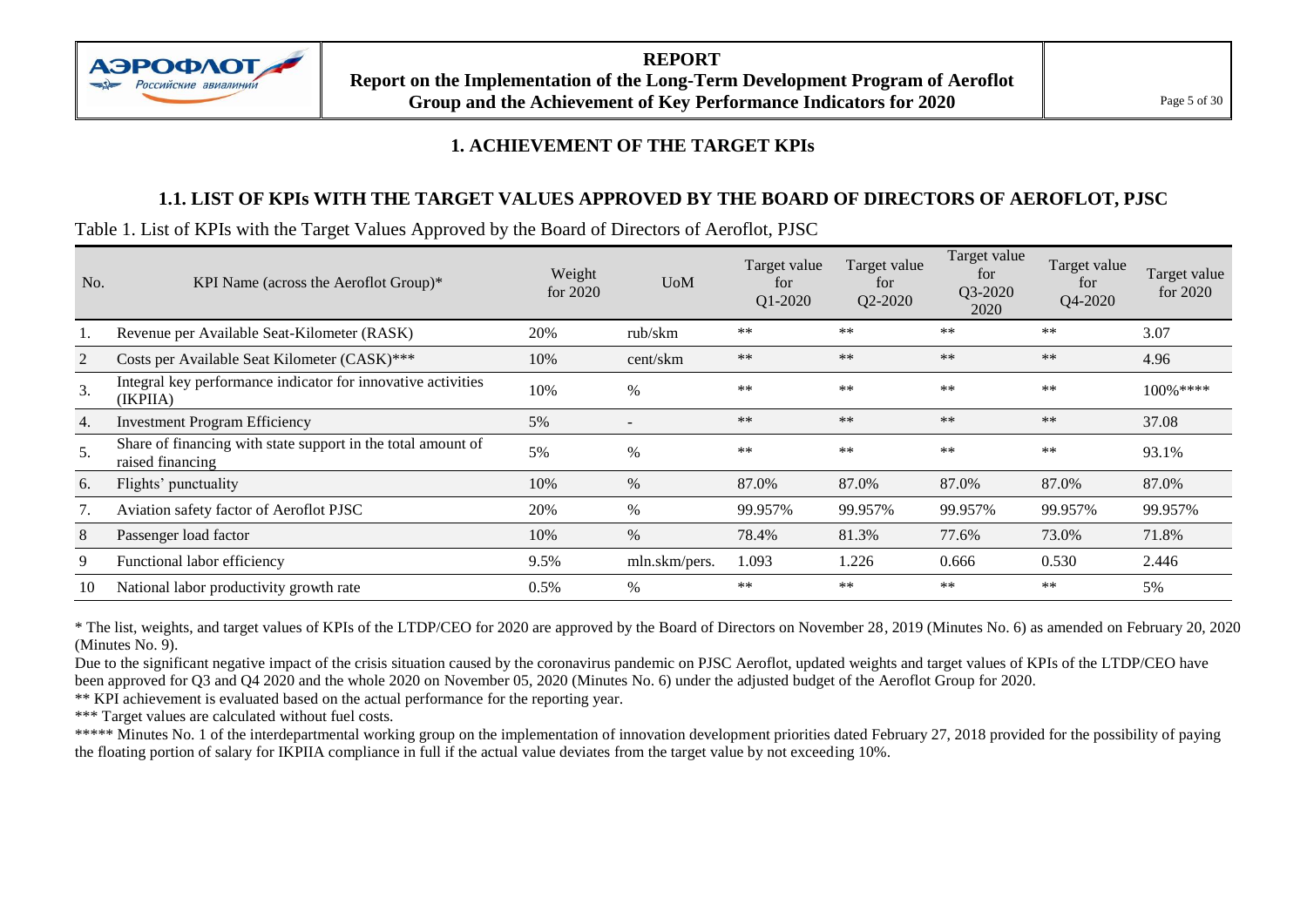

#### **1.2. COMPARISON OF THE ACTUAL KPIs WITH THE PLANNED (TARGET) VALUES THEREOF. DEVIATION REASONS ANALYSIS.**

Table 2. Comparison of the Actual KPIs with the Planned (Target) Values. Deviation Reasons Analysis

| Item<br>No.  | <b>KPI</b>                                                                                                 | Weight | <b>U</b> oM | Target* | Actual  | Achievement,<br>$\%$ | Deviation,<br>item | <b>Deviation Reasons Analysis</b>                                                                                                                                                                                                                                                                                                                                                    |
|--------------|------------------------------------------------------------------------------------------------------------|--------|-------------|---------|---------|----------------------|--------------------|--------------------------------------------------------------------------------------------------------------------------------------------------------------------------------------------------------------------------------------------------------------------------------------------------------------------------------------------------------------------------------------|
|              | Revenue per Available<br>Seat-Kilometer (RASK)<br>(Aeroflot Group)                                         | 20%    | rub/skm     | 3.07    | 3.27    | 106.51%              | $+0.20$            | Over-fulfillment is due to the increase in air transportation<br>compared to the target and the increase in the average revenue rate<br>on regular flights of PJSC Aeroflot and SALs as a result of the<br>management's efforts to address restrictions caused by COVID-19                                                                                                           |
| 2            | Costs per Available Seat<br>Kilometer (CASK) (for<br>the Aeroflot Group) **                                | 10%    | cent/skm    | 4.96    | 4.75    | 104.17%              | $-0.21$            | Over-fulfillment is due to the increase in air transportation<br>compared to the target and the increase in the average revenue rate<br>on regular flights of PJSC Aeroflot and SALs as a result of the<br>management's efforts to address restrictions caused by COVID-19                                                                                                           |
| $\mathbf{3}$ | Integral key<br>performance indicator<br>for innovative activities<br>(IKPIIA)                             | 10%    | $\%$        | 100%    | 100%*** | 100.00%              | 0%                 |                                                                                                                                                                                                                                                                                                                                                                                      |
| 4            | <b>Investment Program</b><br>Efficiency<br>(Aeroflot Group)                                                | 5%     |             | 37.08   | 36.64   | 98.82%               | $-0.44$            | Minor deviation                                                                                                                                                                                                                                                                                                                                                                      |
| 5            | Share of financing with<br>state support in the total<br>amount of raised<br>financing<br>(Aeroflot Group) | 5%     | %           | 93.1%   | 53.1%   | 100.00%              | 0%                 |                                                                                                                                                                                                                                                                                                                                                                                      |
| 6            | Flights' punctuality (for<br>the Aeroflot Group)                                                           | 10%    | $\%$        | 87.0%   | 96.0%   | 110.34%              | $+9.0%$            | This results from consistent joint efforts of the units of Aeroflot<br>PJSC and third-party companies to improve punctuality in the<br>departure/ arrival of aircraft at base/non-base airports and related<br>ongoing activities;<br>Reduced load on the Sheremetyevo Airport was offset by the<br>ongoing reconstruction and operation of one runway for the most<br>part of 2020. |
|              | Level<br>flight safety<br>Aeroflot, PJSC                                                                   | 20%    | $\%$        | 99.957% | 99.965% | 101.86%              | $+0.008%$          | Minor deviation                                                                                                                                                                                                                                                                                                                                                                      |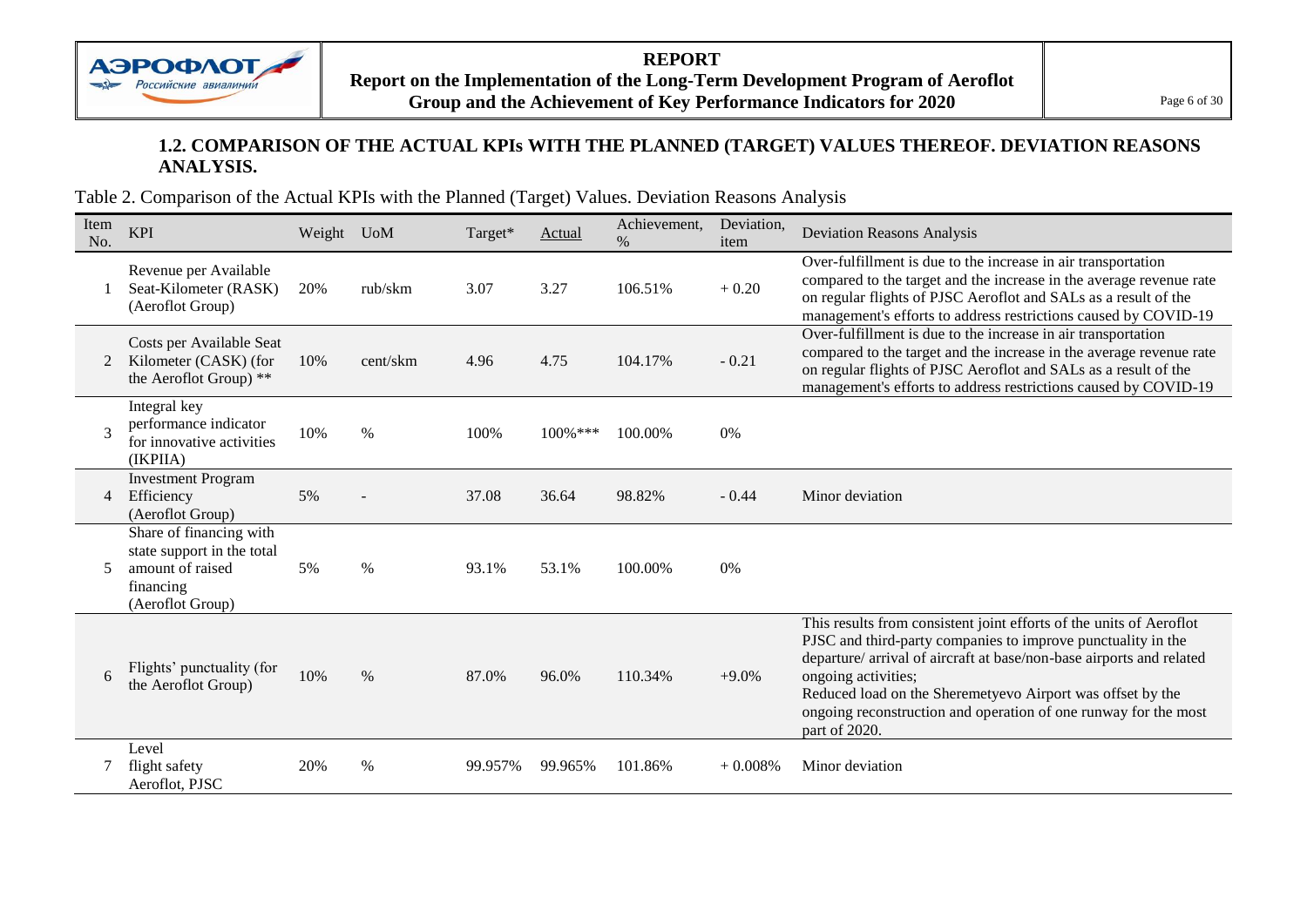

#### **REPORT Report on the Implementation of the Long-Term Development Program of Aeroflot Group and the Achievement of Key Performance Indicators for 2020** Page 7 of 30

| Item<br>No. | <b>KPI</b>                                                     | Weight | <b>U</b> oM   | Target* | Actual    | Achievement,<br>$\%$ | Deviation,<br>item | <b>Deviation Reasons Analysis</b>                                                                                                                                                                       |
|-------------|----------------------------------------------------------------|--------|---------------|---------|-----------|----------------------|--------------------|---------------------------------------------------------------------------------------------------------------------------------------------------------------------------------------------------------|
| 8           | Passenger load factor<br>(Aeroflot Group)                      | 10%    | $\%$          | 71.8%   | 73.6%     | 102.52%              | $+1.8\%$           | The over-fulfillment of target values was achieved across all<br>Group's airlines by effective operational adjustment of the<br>displayed production capacities and consistent schedule<br>optimization |
| 9           | <b>Functional labor</b><br>efficiency<br>(Aeroflot Group)      | 9.5%   | mln.skm/pers. | 2.446   | 2.478     | 101.33%              | $+0.032$           | Minor deviation                                                                                                                                                                                         |
| 10          | National labor<br>productivity growth rate<br>(Aeroflot Group) | 0.5%   | %             | 5%      | $-62.2\%$ | $0.00\%$             | $-67.2\%$          | Failure to meet the target resulted from the impact<br>of COVID-19 pandemic and failure to update the National Project<br>"Labor Productivity and Employment Support".                                  |

\* The list, weights, and target values of KPIs of the LTDP/CEO for 2020 are approved by the Board of Directors on November 28, 2019 (Minutes No. 6) as amended on February 20, 2020 (Minutes No. 9). Due to the significant negative impact of the crisis situation caused by the coronavirus pandemic on PJSC Aeroflot, updated weights and target values of KPIs of the LTDP/CEO have been approved for Q3 and Q4 2020 and the whole 2020 on November 05, 2020 (Minutes No. 6) under the adjusted budget of the Aeroflot Group for 2020. \*\* Target and actual values are calculated without fuel costs.

\*\*\* The actual KPI value will be determined based on the results of the interagency working group. According to the head of the innovative line of business, the given value corresponds to the lowest possible value achieved for 2020 (95%), taking into account Minutes No. 1 dated February 27, 2018 of the interagency working group on the implementation of innovation development priorities on the possibility of paying the floating portion of salary for IKPIIA achievement if the actual value deviated from the target value by 10% or less.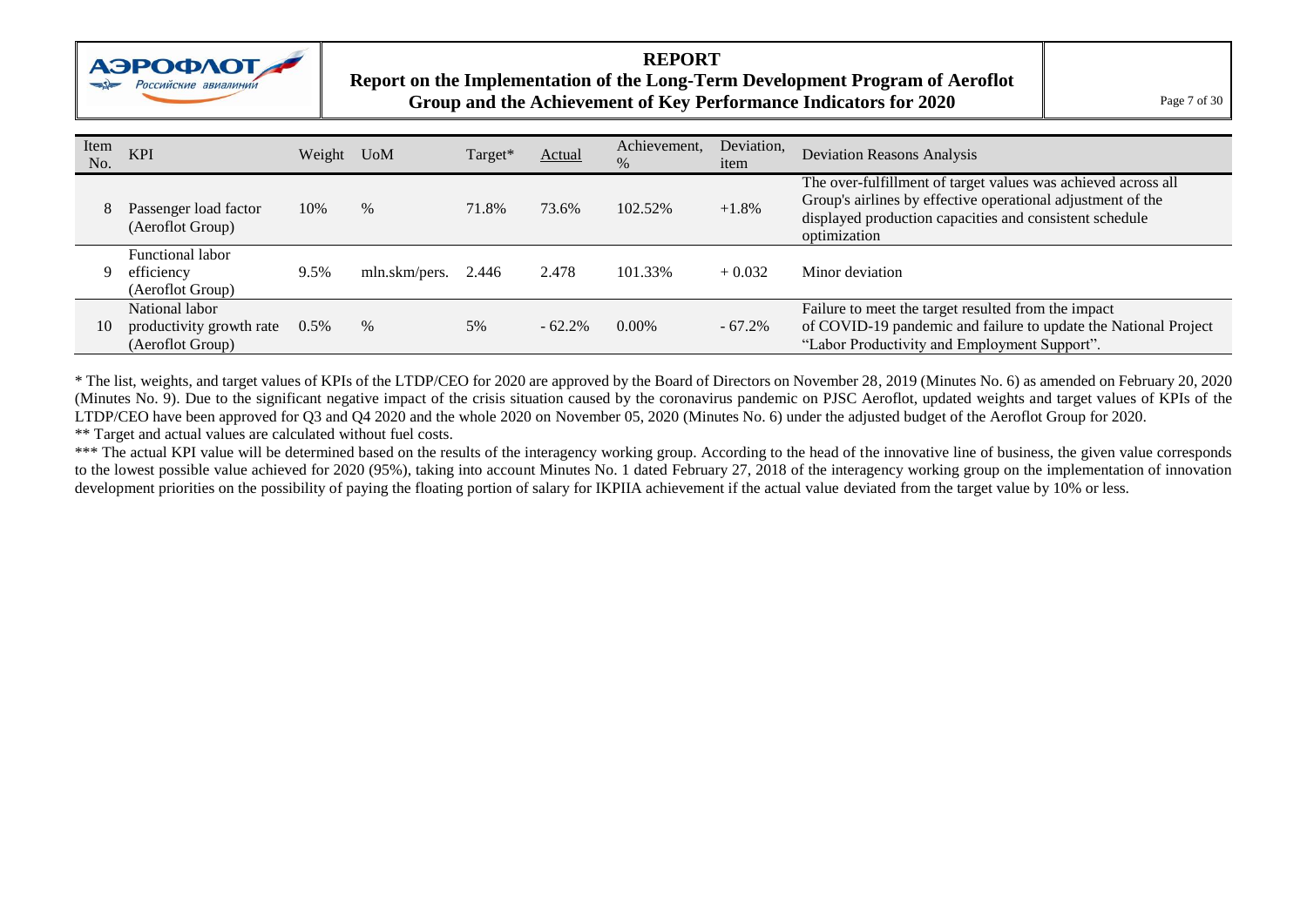

**REPORT Report on the Implementation of the Long-Term Development Program of Aeroflot**  Group and the Achievement of Key Performance Indicators for 2020

#### **2. ANALYSIS OF THE PROGRAM ACTIVITIES IMPLEMENTATION DEGREE**

<span id="page-7-0"></span>Below is given the information on the implementation of the program activities reflected in the LTDP.

#### **2.1. PROGRAM STRATEGIC GOALS ACHIEVEMENT**

Table 3. Program Strategic Goals Achievement

| Activity                                                                     | Quantitative or<br>qualitative objectives of<br>activities                                                                            | Start and end dates                                                 | Person responsible                                    | Activity implementation status                                                                                                                                                                                                                                                           |
|------------------------------------------------------------------------------|---------------------------------------------------------------------------------------------------------------------------------------|---------------------------------------------------------------------|-------------------------------------------------------|------------------------------------------------------------------------------------------------------------------------------------------------------------------------------------------------------------------------------------------------------------------------------------------|
| 1. Activities aimed at<br>achieving the<br>strategic goals of the<br>program | Development of a multi-<br>brand platform, meeting<br>and stimulating demand<br>for air transportation in<br>different price segments | ongoing                                                             | Aeroflot, PJSC<br>Management                          | Further development of the Group's airlines in the framework of the multi-<br>brand platform.<br>Aeroflot, PJSC withdrew from Aurora Airlines, JSC in Q4 2020.<br>Status: in progress.                                                                                                   |
| 2. Operating costs<br>reduction                                              | Costs for available seat<br>kilometers                                                                                                | Continuing search for<br>and implementation of<br>new opportunities | Deputy CEO for<br>Commerce and<br>Finance             | In accordance with the Resolution of the Board of Directors dated 20.04.2017<br>(Minutes No. 14), the Company's achievement of the target indicator on costs<br>reduction was recognized. For 2020, the "Costs per available seat kilometer"<br>KPI is retained.<br>Status: in progress. |
| 3. Labor efficiency<br>improvement                                           | Increased labor<br>efficiency                                                                                                         | ongoing                                                             | Deputy CEO for<br>Commerce and<br>Finance             | Targets have been reached to increase labor efficiency (Functional Labor<br>Efficiency)<br>(Aeroflot Group)<br>Status: in progress.                                                                                                                                                      |
| 4. Procurement<br>optimization                                               | Increase in the efficiency<br>and transparency of<br>procurement activities,<br>minimization of<br>procurement costs                  | ongoing                                                             | Deputy CEO for<br>Legal and Property<br><i>Issues</i> | The efficiency of procurement activities has been increased.<br>Status: in progress.                                                                                                                                                                                                     |
| 5. Investment<br>program<br>implementation                                   | Ensuring the dynamic<br>development of<br>production and operating<br>activities                                                      | ongoing                                                             | Deputy CEO for<br>Commerce and<br>Finance             | Investment program measures have been implemented.<br>Status: in progress.                                                                                                                                                                                                               |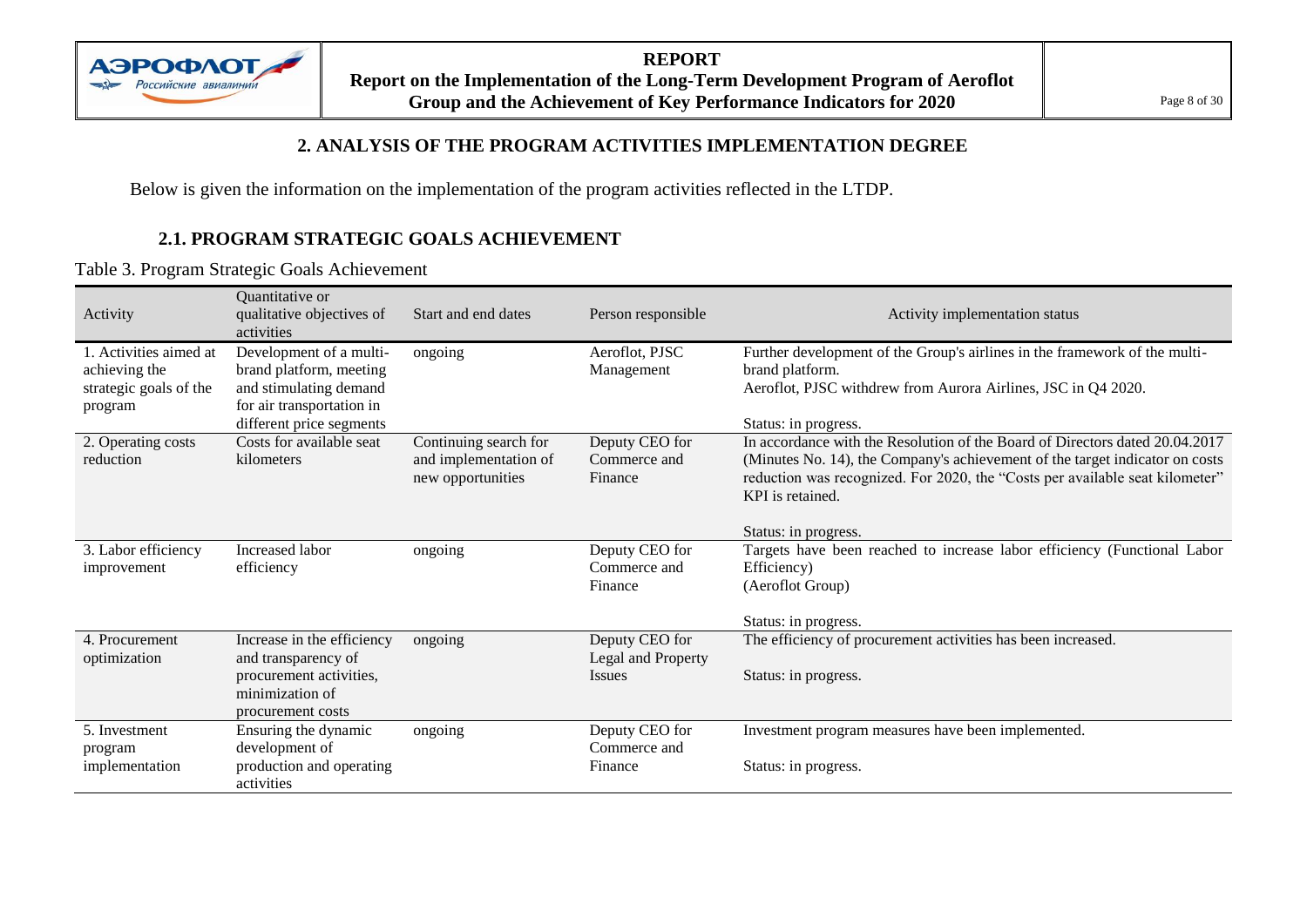

#### **REPORT Report on the Implementation of the Long-Term Development Program of Aeroflot Group and the Achievement of Key Performance Indicators for 2020** Page 9 of 30

| Activity                                                                         | Quantitative or<br>qualitative objectives of<br>activities                                                                                                                                  | Start and end dates                                                                       | Person responsible                                    | Activity implementation status                                                                                                                                                                                                                                                                                                                                                                                                                                                                                                                                                                                                                                                                     |
|----------------------------------------------------------------------------------|---------------------------------------------------------------------------------------------------------------------------------------------------------------------------------------------|-------------------------------------------------------------------------------------------|-------------------------------------------------------|----------------------------------------------------------------------------------------------------------------------------------------------------------------------------------------------------------------------------------------------------------------------------------------------------------------------------------------------------------------------------------------------------------------------------------------------------------------------------------------------------------------------------------------------------------------------------------------------------------------------------------------------------------------------------------------------------|
| 6. Implementation of<br>the Innovation<br>Development<br>Program                 | Establishing<br>competencies leading to<br>long-term sustainable<br>competitive advantages                                                                                                  | ongoing                                                                                   | CEO Deputy —<br><b>Technical Director</b>             | Measures of the innovative development program have been implemented.<br>Status: in progress.<br>In accordance with the Directive to the representatives of the interests of the<br>Russian Federation for participation in meetings of boards of directors<br>(supervisory boards) of open joint stock companies implementing innovative<br>development programs No. 1471p-P13 dated March 3, 2016, information on<br>the implementation of activities in the field of innovative development is<br>submitted to the Ministry of Economic Development, the Ministry of<br>Transport and the Ministry of Education and Science on an annual basis, as<br>part of the report on IDP implementation. |
| 7. Increase/decrease<br>of share in the<br>authorized capital of<br>subsidiaries | Assets composition and<br>structure optimization.<br>Improving the efficiency<br>of asset use.<br>Reduction of financial<br>costs associated with the<br>maintenance of non-core<br>assets. | in accordance with the<br>non-core assets disposal<br>program of Aeroflot,<br><b>PJSC</b> | Deputy CEO for<br>Legal and Property<br><b>Issues</b> | Aeroflot, PJSC withdrew from Aurora Airlines, JSC in Q4 2020.<br>Status: completed                                                                                                                                                                                                                                                                                                                                                                                                                                                                                                                                                                                                                 |
| 8. Development of a<br>network of routes                                         | Meeting the growing<br>demand for air<br>transportation.<br>Improving the<br>convenience and<br>availability of air<br>transportation.                                                      | ongoing                                                                                   | Deputy CEO for<br>Commerce and<br>Finance             | Measures of the route network development program have been<br>implemented.<br>Status: in progress. Detailed in Section 2.2.                                                                                                                                                                                                                                                                                                                                                                                                                                                                                                                                                                       |
| 9. Aircraft fleet<br>development                                                 | Meeting the demand in<br>the carrying capacities of<br>the aircraft taking into<br>account the increase in<br>the carriage.                                                                 | ongoing                                                                                   | Deputy CEO for<br>Commerce and<br>Finance             | Measures of the aircraft fleet development program have been implemented.<br>Status: in progress. Detailed in Section 2.3.                                                                                                                                                                                                                                                                                                                                                                                                                                                                                                                                                                         |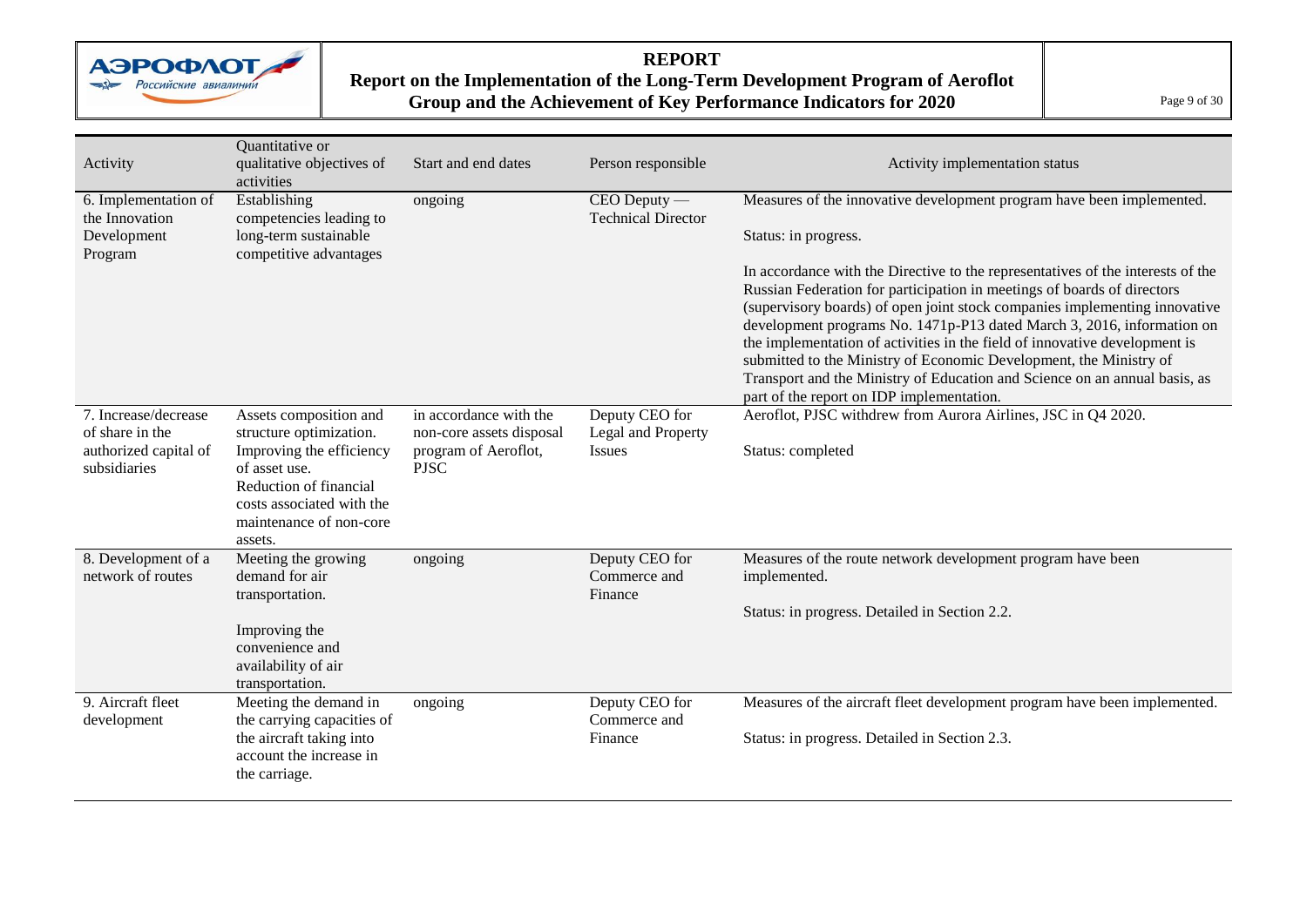

#### **REPORT**

#### **Report on the Implementation of the Long-Term Development Program of Aeroflot Group and the Achievement of Key Performance Indicators for 2020** Page 10 of 30

| Activity                                                         | Quantitative or<br>qualitative objectives of<br>activities                                                                                                                                      | Start and end dates | Person responsible                                    | Activity implementation status                                                                                                                                                                                                                                                                                                                |
|------------------------------------------------------------------|-------------------------------------------------------------------------------------------------------------------------------------------------------------------------------------------------|---------------------|-------------------------------------------------------|-----------------------------------------------------------------------------------------------------------------------------------------------------------------------------------------------------------------------------------------------------------------------------------------------------------------------------------------------|
|                                                                  | Improving the economic<br>efficiency of aircraft<br>operation.                                                                                                                                  |                     |                                                       |                                                                                                                                                                                                                                                                                                                                               |
| 10. Production<br>capacities<br>development                      | <b>Ensuring balanced</b><br>development of<br>infrastructure of<br>Sheremetyevo Airport in<br>view of the growing need<br>to increase capacity in<br>accordance with the<br>traffic growth rate | ongoing             | First Deputy CEO for<br>Operations<br>Management      | Production capacities of the development program have been implemented.<br>Status: in progress.                                                                                                                                                                                                                                               |
| 11. Corporate<br>governance<br>improvement                       | Improving the efficiency<br>of the company,<br>increasing the trust of<br>shareholders and<br>investors.<br>Increase in capitalization.                                                         | ongoing             | Deputy CEO for<br>Legal and Property<br>Issues        | Measures have been taken to improve corporate governance practices.<br>Status: in progress.                                                                                                                                                                                                                                                   |
| 12. Ensuring the<br>demand in human<br>resources                 | Meeting the demand in<br>human resources                                                                                                                                                        | ongoing             | Deputy CEO for<br>Commerce and<br>Finance             | Aeroflot Group has met the need for personnel provided total decrease in the<br>production program.<br>Status: in progress.                                                                                                                                                                                                                   |
| 13. Marketing<br>strategy<br>implementation                      | Ensuring leading<br>positions in target market<br>segments, increasing<br>market share.<br>Growth in passenger<br>traffic and the number of<br>loyal customers.<br>Increased income             | ongoing             | Deputy CEO for<br>Strategy, Service, and<br>Marketing | Due to the sequestration of the marketing budgets of Aeroflot PJSC and its<br>subsidiaries in connection with the current unstable global epidemiological<br>situation associated with the spread of COVID-19 and the closure of<br>countries for flights, Aeroflot Group made no new action plan as at January<br>2021.<br>Status: deferred. |
| 14. Implementation<br>of measures to<br>improve<br>environmental | Compliance with<br>national and international<br>climate action<br>regulations.                                                                                                                 | ongoing             | Aeroflot, PJSC<br>Management                          | Environmental and energy efficiency measures have been implemented.<br>Status: in progress. Detailed in Section 2.5.                                                                                                                                                                                                                          |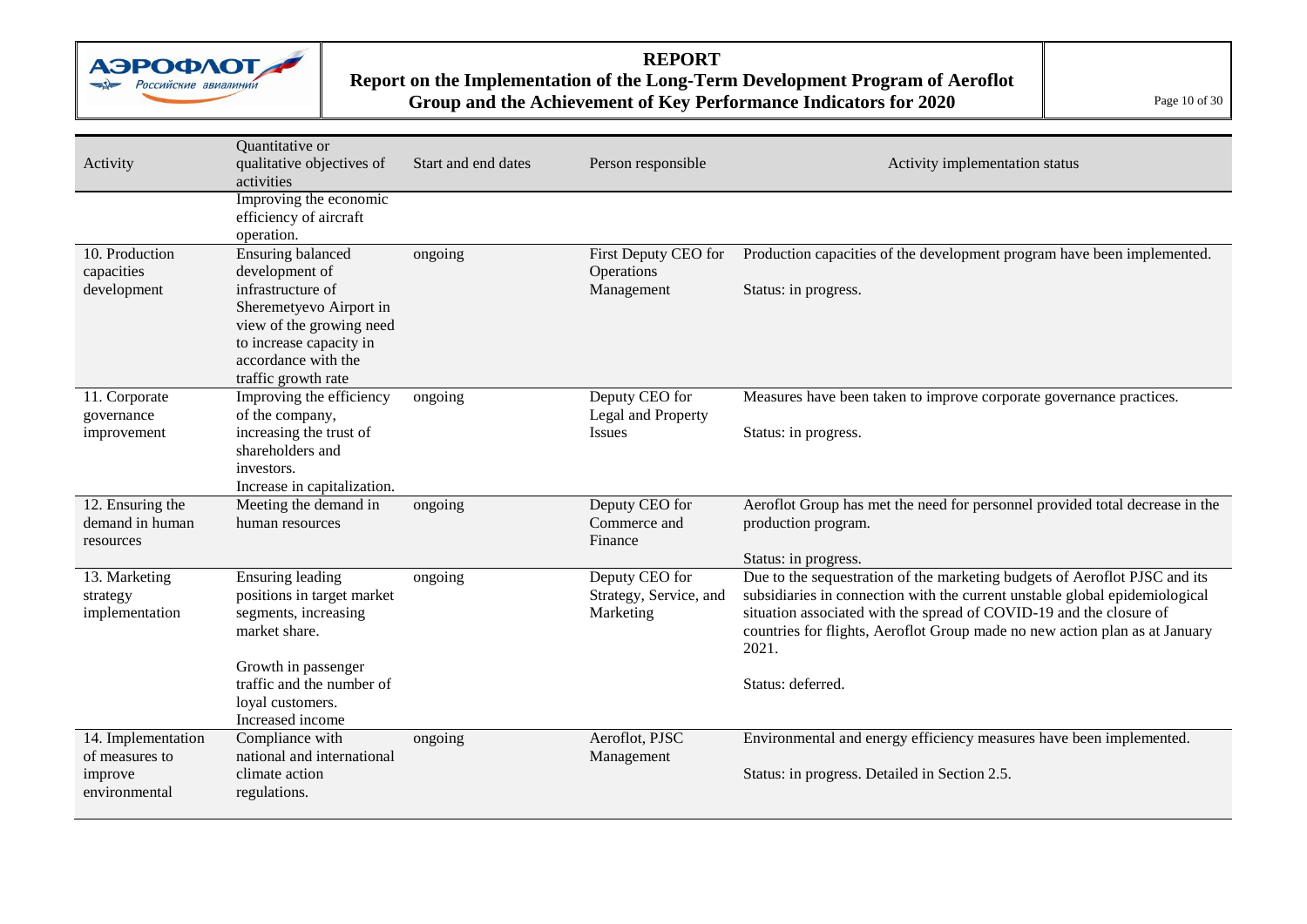

## **REPORT**

#### **Report on the Implementation of the Long-Term Development Program of Aeroflot Group and the Achievement of Key Performance Indicators for 2020** Page 11 of 30

| Activity          | Quantitative or<br>qualitative objectives of<br>activities | Start and end dates | Person responsible | Activity implementation status |
|-------------------|------------------------------------------------------------|---------------------|--------------------|--------------------------------|
| friendliness and  | Improving fuel                                             |                     |                    |                                |
| energy efficiency | efficiency. Reduced                                        |                     |                    |                                |
|                   | energy consumption.                                        |                     |                    |                                |

#### **2.2. DEVELOPMENT OF A ROUTE NETWORK OF AEROFLOT GROUP**

Table 4. Route network development indicators for the Aeroflot Group — regular flights under 2020% commercial control of Aeroflot PJSC in 2020.

| Value                 | UoM     | Target     | Actual     | Progress | Deviation Reasons Analysis |
|-----------------------|---------|------------|------------|----------|----------------------------|
| Number of flights     | pcs.    | 181.383    | 178.927    | 98.65%   |                            |
| Number of passengers  | persons | 18.495.229 | 18.723.035 | 101.23%  |                            |
| Passenger load factor |         | 66.45%     | 67.60%     | 101.73%  |                            |

#### Table 5. Route network development indicators for Aeroflot PJSC — regular flights, 2020

| Value                                                                                              | <b>UoM</b>       | Target     | Actual     | Progress | <b>Deviation Reasons Analysis</b>                                                                                                         |
|----------------------------------------------------------------------------------------------------|------------------|------------|------------|----------|-------------------------------------------------------------------------------------------------------------------------------------------|
| Number of flights                                                                                  | pcs.             | 140,707    | 139,413    | 99.08%   |                                                                                                                                           |
| Number of passengers                                                                               | persons          | 14,486,070 | 14,453,008 | 99.77%   |                                                                                                                                           |
| Passenger load factor                                                                              | $\%$             | 66.45%     | 66.89%     | 100.65%  |                                                                                                                                           |
| transfer % of the total passenger traffic of<br>Aeroflot, PJSC in the Sheremetyevo base<br>airport | %                | 33.99%     | 33.99%     | 100.00%  |                                                                                                                                           |
| Destinations                                                                                       | pcs.             | 154        | 154        | 100.00%  |                                                                                                                                           |
| The average frequency of flights to<br>destinations                                                | flights per week | 14.04      | 13.11      | 93.38%   | Reduced frequency resulting from<br>epidemiological situation depending on<br>restrictions imposed/lifted and the actual load<br>dynamics |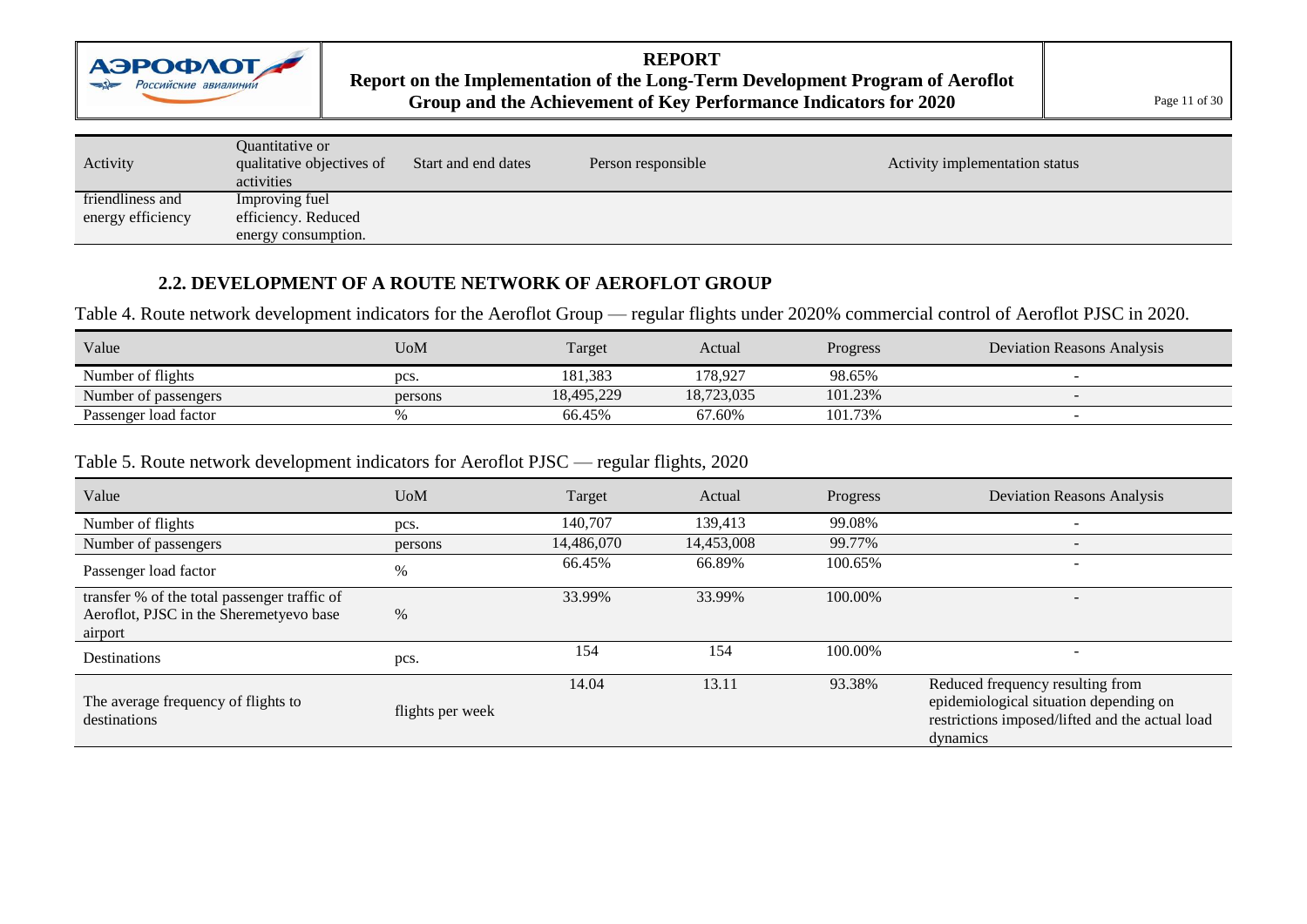

#### **REPORT Report on the Implementation of the Long-Term Development Program of Aeroflot Group and the Achievement of Key Performance Indicators for 2020** Page 12 of 30

#### **2.3. AIRCRAFT FLEET DEVELOPMENT**

Table 6. Analysis of the aircraft fleet development indicators achievement of the Aeroflot Group (average number of aircraft for 2020)

| Number of aircrafts              | UoM  | Target | Actual | <b>Progress</b> | <b>Deviation Reasons Analysis</b>                                    |
|----------------------------------|------|--------|--------|-----------------|----------------------------------------------------------------------|
| Aeroflot, PJSC                   | pcs. | 244.3  | 245.3  | 100.4           |                                                                      |
| Rossiya Airlines JSC             | pcs. | 60.5   | 59.8   | 98.9            | Deferred SSJ supplies and A320 transfer from<br><b>Aeroflot PJSC</b> |
| operated by Aurora Airlines, JSC | pcs. | 22.5   | 22.5   | 100.0           |                                                                      |
| Pobeda Airlines LLC              | pcs. | 32.0   | 32.0   | 100.0           |                                                                      |
| <b>Total</b>                     | pcs. | 359.3  | 359.7  | 100.1           |                                                                      |

Table 7. Analysis of the Aeroflot Group aircraft fleet development indicators achievement (capacity of aircrafts, average number of aircraft in 2020)

| Aircraft capacity   | <b>U</b> oM | Target | Actual | Progress | <b>Deviation Reasons Analysis</b>     |
|---------------------|-------------|--------|--------|----------|---------------------------------------|
| Up to 100 seats     | pcs.        | 68.2   | 67.1   | 98.4     | Change in the SSJ DHC6 delivery terms |
| Up to 130 seats     | pcs.        | 30.0   | 30.0   | 100.0    |                                       |
| Up to 169 seats     | pcs.        | 126.2  | 126.8  | 100.5    |                                       |
| up to 200 seats     | pcs.        | 78.4   | 79.0   | 100.7    |                                       |
| Up to 250 seats     | pcs.        | 4.8    | 5.0    | 103.4    |                                       |
| 300 seats           | pcs.        | 13.8   | 13.8   | 100.0    |                                       |
| 400 seats           | pcs.        | 29.0   | 29.0   | 100.0    |                                       |
| More than 450 seats | pcs.        | 9.0    | 9.0    | 100.0    |                                       |
| <b>Total</b>        | pcs.        | 359.3  | 359.7  | 100.1    |                                       |

Table 8. Analysis of the Aeroflot Group aircraft fleet development indicators achievement (type of aircraft, average number of aircraft in 2020)

| Type of aircraft | U <sub>0</sub> M | Target | Actual | Progress | <b>Deviation Reasons Analysis</b> |
|------------------|------------------|--------|--------|----------|-----------------------------------|
| Turboprop        | pcs.             |        | 12.5   | 100.0    |                                   |
| Regional         | pcs.             | 55.7   | 54.6   | 98.1     | Change in the SSJ delivery terms  |
| Narrow-body      | pcs.             | 234.6  | 235.8  | 100.5    |                                   |
| Wide-body        | pcs.             | 56.6   | 56.8   | 100.3    |                                   |
| <b>Total</b>     | pcs.             | 359.3  | 359.7  | 100.1    |                                   |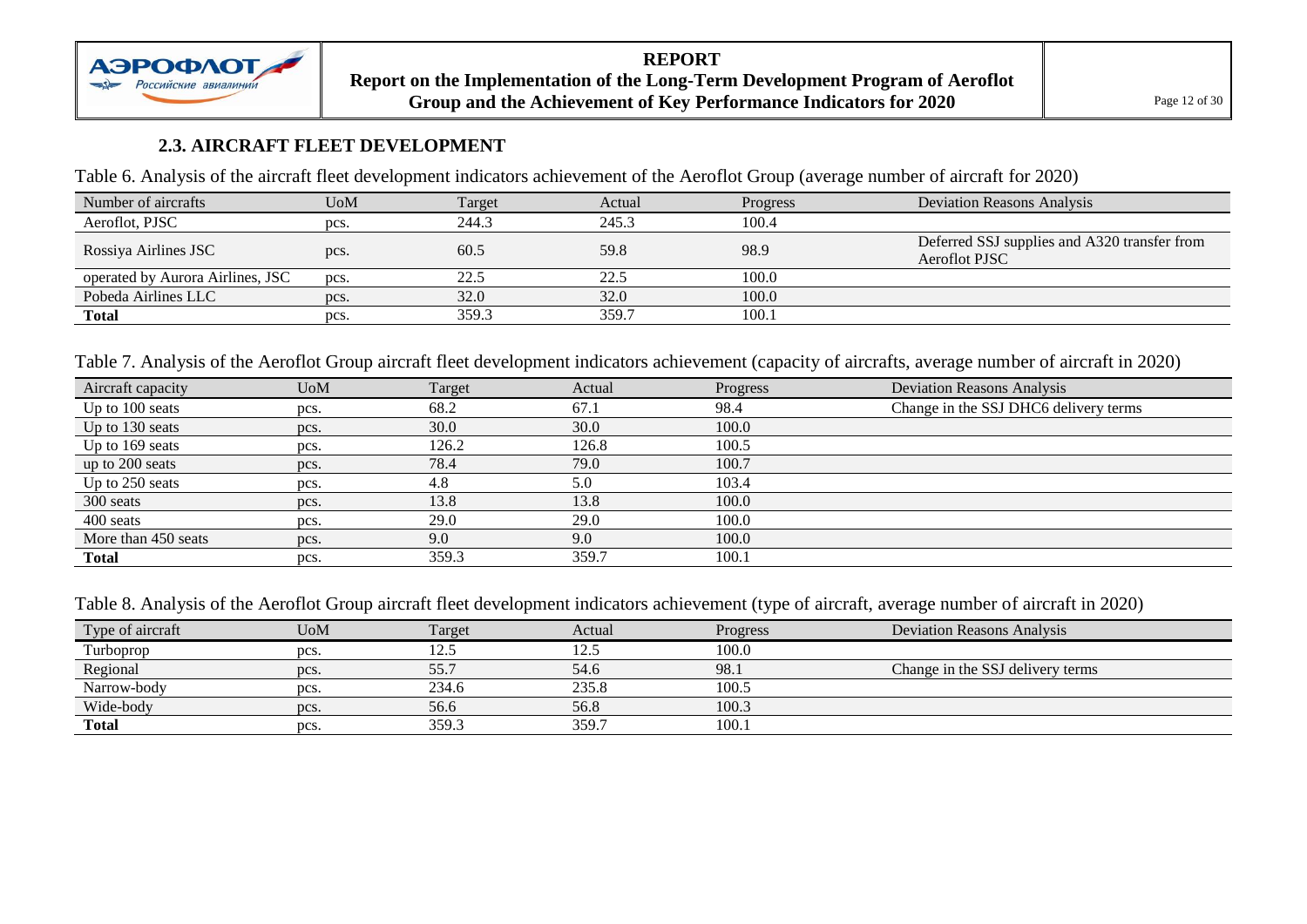

**REPORT Report on the Implementation of the Long-Term Development Program of Aeroflot Group and the Achievement of Key Performance Indicators for 2020**  $\parallel$  Page 13 of 30

Table 9. Analysis of compliance with the Russian-manufactured aircraft delivery schedule and the plan of measures to ensure the delivery of Russianmanufactured aircraft in accordance with the schedule (the number of aircraft as of the end of 2020)

| Type of aircraft          | UoM  | Target | Actual | Progress | Deviation Reasons Analysis              |
|---------------------------|------|--------|--------|----------|-----------------------------------------|
| SSJ-100                   | pcs. | ້      |        | 98. .    | Aircraft delivery change                |
| MS-21 (in accordance with | pcs. |        |        | 100      | 2022 delivery change caused by aircraft |
| modifications)            |      |        |        |          | manufacturer's delays                   |

#### **2.4. DEVELOPMENT AND INTRODUCTION OF MANDATORY INTERNAL DOCUMENTS IN THE CONTEXT OF IMPROVING THE CORPORATE GOVERNANCE OF THE ORGANIZATION**

Table 10. Development and introduction of mandatory internal documents in the context of improving the corporate governance of the organization

| Document name              | Document status<br>(primary document /<br>review $/$<br>cancellation) | Date of enforcement or cancellation                                                                                                                                 | Description of changes                                                                                                                                                                                                                                                                                                                                                                                                                                                                                                 |
|----------------------------|-----------------------------------------------------------------------|---------------------------------------------------------------------------------------------------------------------------------------------------------------------|------------------------------------------------------------------------------------------------------------------------------------------------------------------------------------------------------------------------------------------------------------------------------------------------------------------------------------------------------------------------------------------------------------------------------------------------------------------------------------------------------------------------|
| <b>Aeroflot Group LTDP</b> | Revision                                                              | Extract from Minutes No. 1 on the<br>third Agenda item of the meeting of<br>the Aeroflot, PJSC Board of<br>Directors Strategy Committee dated<br>January 27, 2016   | The Board of Directors Strategy Committee approved the amendments proposed for the<br>incorporation into the updated LTDP of Aeroflot Group for the period of 2015-2020 in<br>terms of:<br>Updating the Aeroflot Group's strategy for the period of 2016-2020;<br>Inclusion of the action plan on the substitution of the purchase of foreign products<br>with the purchase of the equivalent Russian products;<br>Update of measures for the improvement of labor efficiency of Aeroflot, PJSC and<br>other programs. |
| Aeroflot Group LTDP        | Revision                                                              | Extract from Minutes No. 2 on the<br>sixth Agenda item of the meeting of<br>the Aeroflot, PJSC Board of<br>Directors dated September 08, 2016                       | The Board of Directors approved the amendments proposed for the incorporation into the<br>updated LTDP of Aeroflot Group for the period of 2016-2021 in the part of updating of<br>key strategic documents and programs, including<br>Updating the Aeroflot Group's strategy for the period of 2017-2021;<br>Update of the Innovative Development Program of Aeroflot Group;<br>Update of measures for the improvement of labor efficiency of Aeroflot, PJSC and<br>other programs.                                    |
| Aeroflot Group LTDP        | Revision                                                              | Extract from Minutes No. 6 on the<br>second Agenda item of the meeting<br>of the Aeroflot, PJSC Board of<br>Directors Strategy Committee dated<br>November 24, 2016 | The Board of Directors approved the supplements proposed for the incorporation into the<br>updated LTDP of Aeroflot Group for the period of 2016-2021 in terms of:<br>Update of the register of major investment projects of Aeroflot, PJSC for 2017;<br>Update of the Operating Costs Optimization Program of Aeroflot Group in 2016;                                                                                                                                                                                 |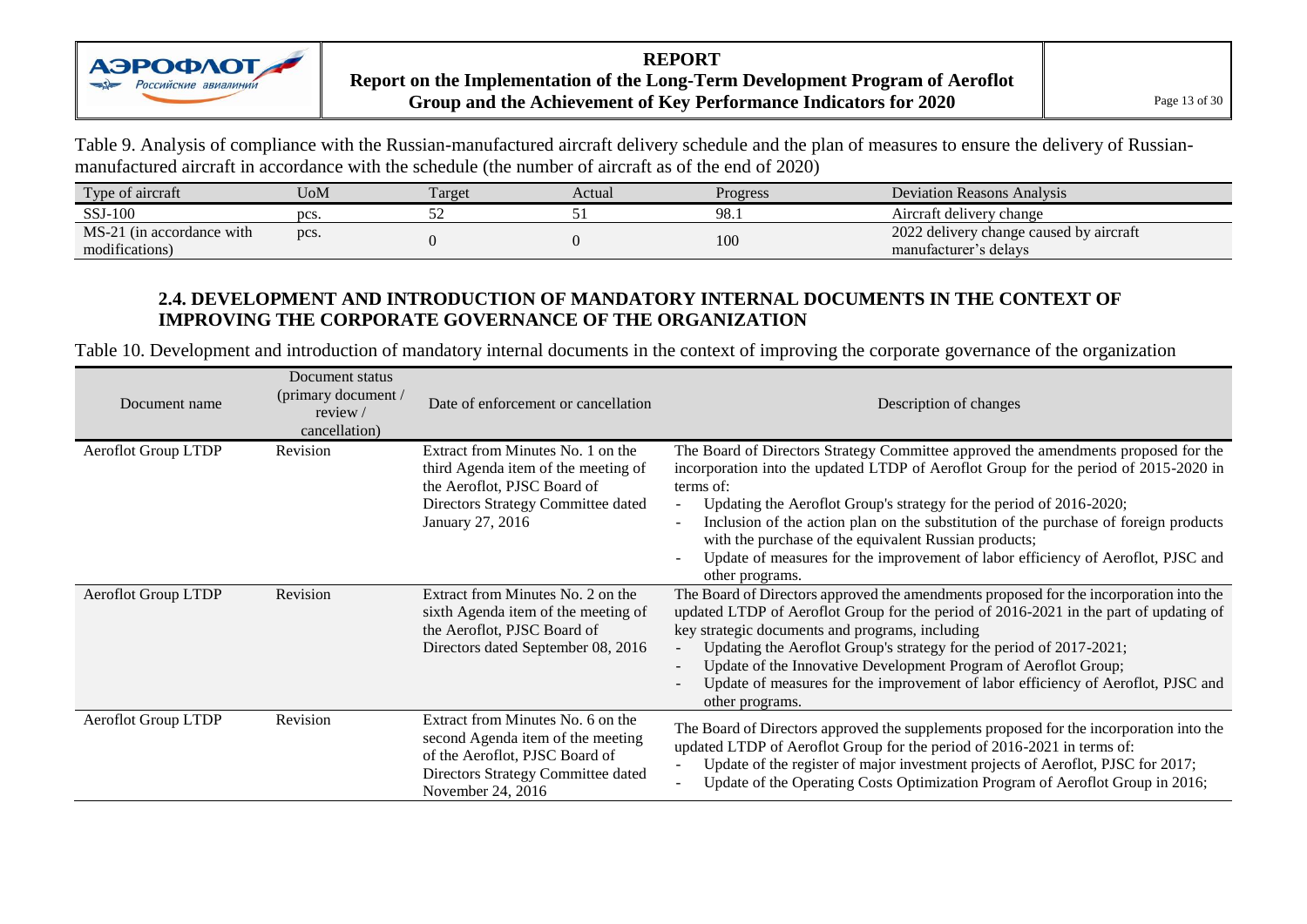

#### **REPORT Report on the Implementation of the Long-Term Development Program of Aeroflot Group and the Achievement of Key Performance Indicators for 2020** Page 14 of 30

| Document name              | Document status<br>(primary document /<br>review /<br>cancellation) | Date of enforcement or cancellation                                                                                                                                              | Description of changes                                                                                                                                                                                                                                                                                                                                                                                                                                                                                                                                                                                                                                                                                                                                                                                                                                                                                                                                                                                                                                                                                                                                                                                                                                                                                                                                     |
|----------------------------|---------------------------------------------------------------------|----------------------------------------------------------------------------------------------------------------------------------------------------------------------------------|------------------------------------------------------------------------------------------------------------------------------------------------------------------------------------------------------------------------------------------------------------------------------------------------------------------------------------------------------------------------------------------------------------------------------------------------------------------------------------------------------------------------------------------------------------------------------------------------------------------------------------------------------------------------------------------------------------------------------------------------------------------------------------------------------------------------------------------------------------------------------------------------------------------------------------------------------------------------------------------------------------------------------------------------------------------------------------------------------------------------------------------------------------------------------------------------------------------------------------------------------------------------------------------------------------------------------------------------------------|
| <b>Aeroflot Group LTDP</b> | Revision                                                            | Updated on December 22, 2016,<br>extract from Minutes No. 7 on the<br>third Agenda item of the meeting of<br>the Aeroflot, PJSC Board of<br>Directors dated December 22, 2016    | Update of weights, key performance indicators target values of the LTDP of Aeroflot<br>Group for 2016 and for the period of 2017-2021, as well as the IKPIIA calculating<br>formulas;<br>Update of data on the Plan of Financing the Activities for 2016 to be implemented<br>in the framework of the investment program and other development plans in the<br>territory of the Far Eastern Federal District;<br>Update of data on the Plan of Financing the Activities for 2017, to be implemented<br>in the framework of the investment program;<br>Update of information on the Route Network Development Program, the Aircraft<br>Fleet Development Program;<br>Update of data on the forecast of passenger traffic of Aeroflot Group at<br>Sheremetyevo airport for the period of 2017-2021.<br>The Board of Directors approved the amendments proposed for the incorporation into the<br>updated LTDP of Aeroflot Group for the period of 2016-2021 in terms of:<br>Update of Aeroflot Group's investment plan for 2016-2017;<br>Update of the register of major investment projects of Aeroflot, PJSC for 2017;<br>Update of the list, weights, key performance indicators target values of Aeroflot Group<br>for the period of 2017-2021.<br>Performance indicators and planned activities for the updated medium-term period have<br>been updated |
| <b>Aeroflot Group LTDP</b> | Revision                                                            | Updated on December 21, 2016,<br>extract from Minutes No. 7 on the<br>third Agenda item of the meeting of<br>the Aeroflot, PJSC Board of<br>Directors dated December 21, 2016    | Performance indicators and planned activities for the period of 2018-2022 have been<br>updated                                                                                                                                                                                                                                                                                                                                                                                                                                                                                                                                                                                                                                                                                                                                                                                                                                                                                                                                                                                                                                                                                                                                                                                                                                                             |
| Aeroflot Group LTDP        | Revision                                                            | Updated on December 13, 2018,<br>extract from Minutes No. 10 on the<br>seventh Agenda item of the meeting<br>of the Aeroflot, PJSC Board of<br>Directors dated December 13, 2018 | Amendments were made based on the updated Aeroflot Group Strategy until 2023.<br>Performance indicators and planned activities for the period of 2019–2023 have been<br>updated.                                                                                                                                                                                                                                                                                                                                                                                                                                                                                                                                                                                                                                                                                                                                                                                                                                                                                                                                                                                                                                                                                                                                                                           |
| Aeroflot Group LTDP        | Revision                                                            | Updated on May 08, 2019, extract<br>from Minutes No. 18 on the third<br>Agenda item of the meeting of the                                                                        | The main indicators of the development strategy of Pobeda Airlines LLC have been<br>updated.<br>The list, weights, and target KPIs of the Aeroflot Group for 2019–2023 have been<br>updated.                                                                                                                                                                                                                                                                                                                                                                                                                                                                                                                                                                                                                                                                                                                                                                                                                                                                                                                                                                                                                                                                                                                                                               |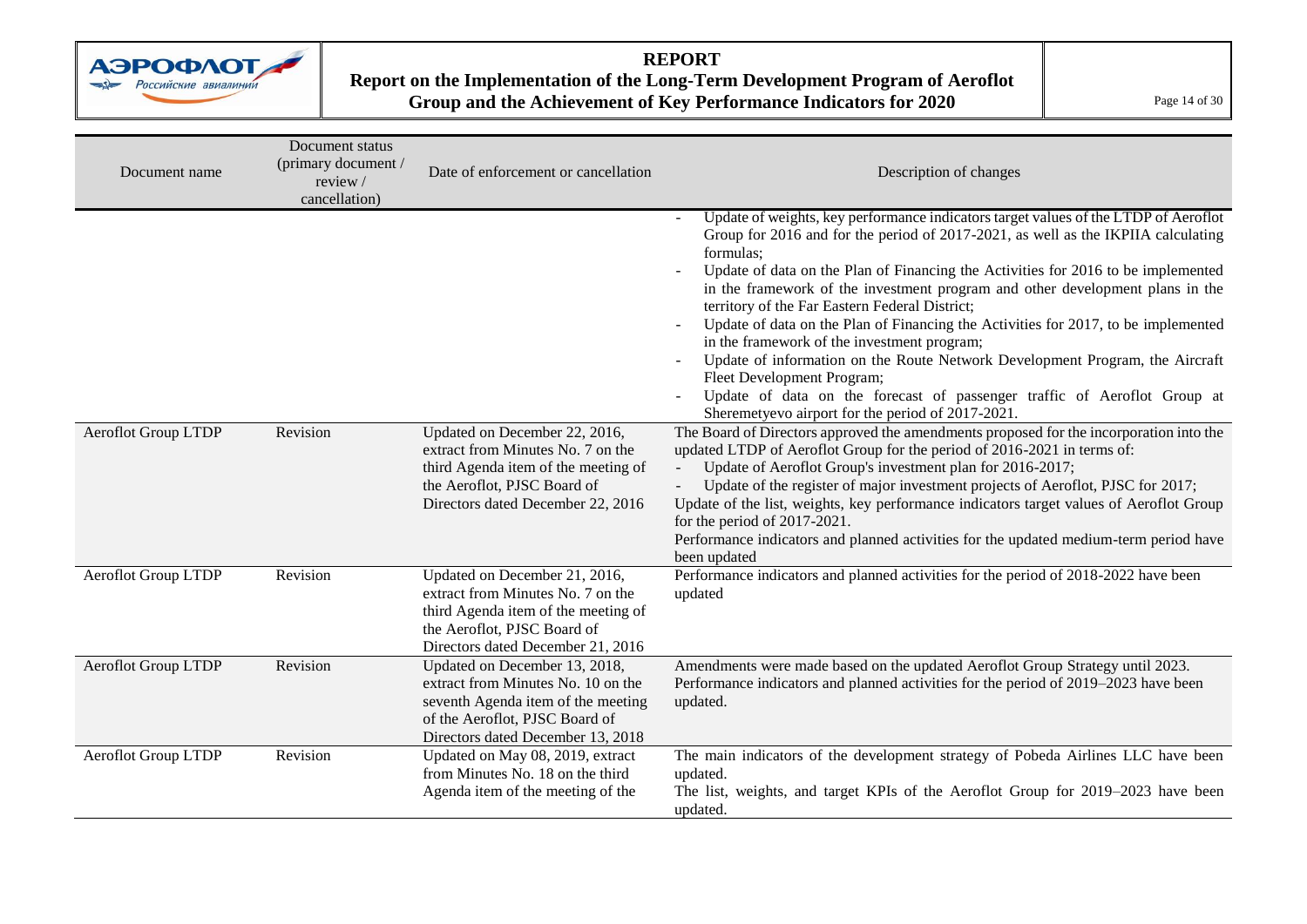

 $\overline{a}$ 

#### **REPORT Report on the Implementation of the Long-Term Development Program of Aeroflot Group and the Achievement of Key Performance Indicators for 2020** Page 15 of 30

| Document name                                                                                                            | Document status<br>(primary document /<br>review /<br>cancellation) | Date of enforcement or cancellation                                                                                                                                                                                    | Description of changes                                                                                                                                                                                                                                                                                                                                                                                                                                                                                                                                                                                                                                                                                                                                               |
|--------------------------------------------------------------------------------------------------------------------------|---------------------------------------------------------------------|------------------------------------------------------------------------------------------------------------------------------------------------------------------------------------------------------------------------|----------------------------------------------------------------------------------------------------------------------------------------------------------------------------------------------------------------------------------------------------------------------------------------------------------------------------------------------------------------------------------------------------------------------------------------------------------------------------------------------------------------------------------------------------------------------------------------------------------------------------------------------------------------------------------------------------------------------------------------------------------------------|
|                                                                                                                          |                                                                     | Aeroflot, PJSC Board of Directors<br>dated May 08, 2019                                                                                                                                                                | Information on the implementation of the targets stipulated by Decree No. 204 of the<br>President of the Russian Federation dated 7 May 2018 was included.<br>2018—2021 action plan for the transition to the predominant use of domestic software<br>was included.                                                                                                                                                                                                                                                                                                                                                                                                                                                                                                  |
| <b>Aeroflot Group LTDP</b>                                                                                               | Revision                                                            | Updated on 25.02.2020, extract from<br>Minutes No. 10 on the ninth Agenda<br>item of the meeting of the Aeroflot,<br>PJSC Board of Directors dated<br>25.02.2020                                                       | Update of the list, weights, key performance indicators target values of Aeroflot Group<br>for the period of 2020-2024. Included labor productivity growth KPI calculated under the<br>methodology approved by Order No. 659 of the Ministry of Economic Development of<br>Russia dated 15.10.2019. Performance indicators and planned activities for the period of<br>2020-2024 have been updated                                                                                                                                                                                                                                                                                                                                                                   |
| <b>Regulation on Risk</b><br>Management System of<br>Aeroflot Group                                                      | RKp-GD-002.<br>Version 01 Review<br>02                              | Approved by the Board of Directors<br>of Aeroflot, PJSC on December 21,<br>$20161$ (Minutes No. 7)<br>The third revision approved by the<br>Board of Directors of Aeroflot PJSC<br>on March 10, 2021 (Minutes No. 10). | The document defines the goals, objectives and main components of the corporate risk<br>management system (hereinafter, the CRMS), as well as the principles and approaches<br>used in the implementation and operation of the CRMS, contributing to the achievement<br>of the goals of the Aeroflot Group activities and corresponding to the recognized<br>international standards in the field of corporate risk management.                                                                                                                                                                                                                                                                                                                                      |
| Aeroflot PJSC Integrated<br>Management System<br>Manual                                                                  | Ed.08 Rev.01                                                        | Approved by the Board of Directors<br>of Aeroflot PJSC on December 30,<br>2019 (Minutes No. 8),<br>revision 01 made effective by order<br>No. 271 of Aeroflot PJSC dated<br>August 27, 2020                            | The document provides systematic data on the organization of quality management in<br>Aeroflot PJSC, namely: the totality of the organizational structure, methods, and<br>procedures adopted by the leadership of the airline to manage the activities of Aeroflot<br>PJSC, including risk management and internal control. The Manual describes the<br>management system adopted by Aeroflot PJSC in accordance with the established<br>policies, including those concerning quality, airline purposes, and applicable standards.<br>The document was amended due to changes in the organizational structure approved by<br>the resolution of the Board of Directors of Aeroflot PJSC dated April 10, 2020<br>(Appendix 1 to Minutes No. 14 dated April 10, 2020). |
| Regulations on the Audit<br>Committee of Aeroflot-<br>Russian Airlines, Public<br>Joint Stock Company<br>(Version No. 4) | Primary document                                                    | Approved by the General Meeting of<br>Shareholders of Aeroflot PJSC,<br>Minutes No. 37 dated June 25, 2015                                                                                                             | No changes have been made in the reporting period                                                                                                                                                                                                                                                                                                                                                                                                                                                                                                                                                                                                                                                                                                                    |

<sup>&</sup>lt;sup>1</sup>The third revision of RKp-GD-002 "Regulation on Risk Management System of Aeroflot Group" approved by the Board of Directors of Aeroflot PJSC on March 10, 2021 (Minutes No. 10).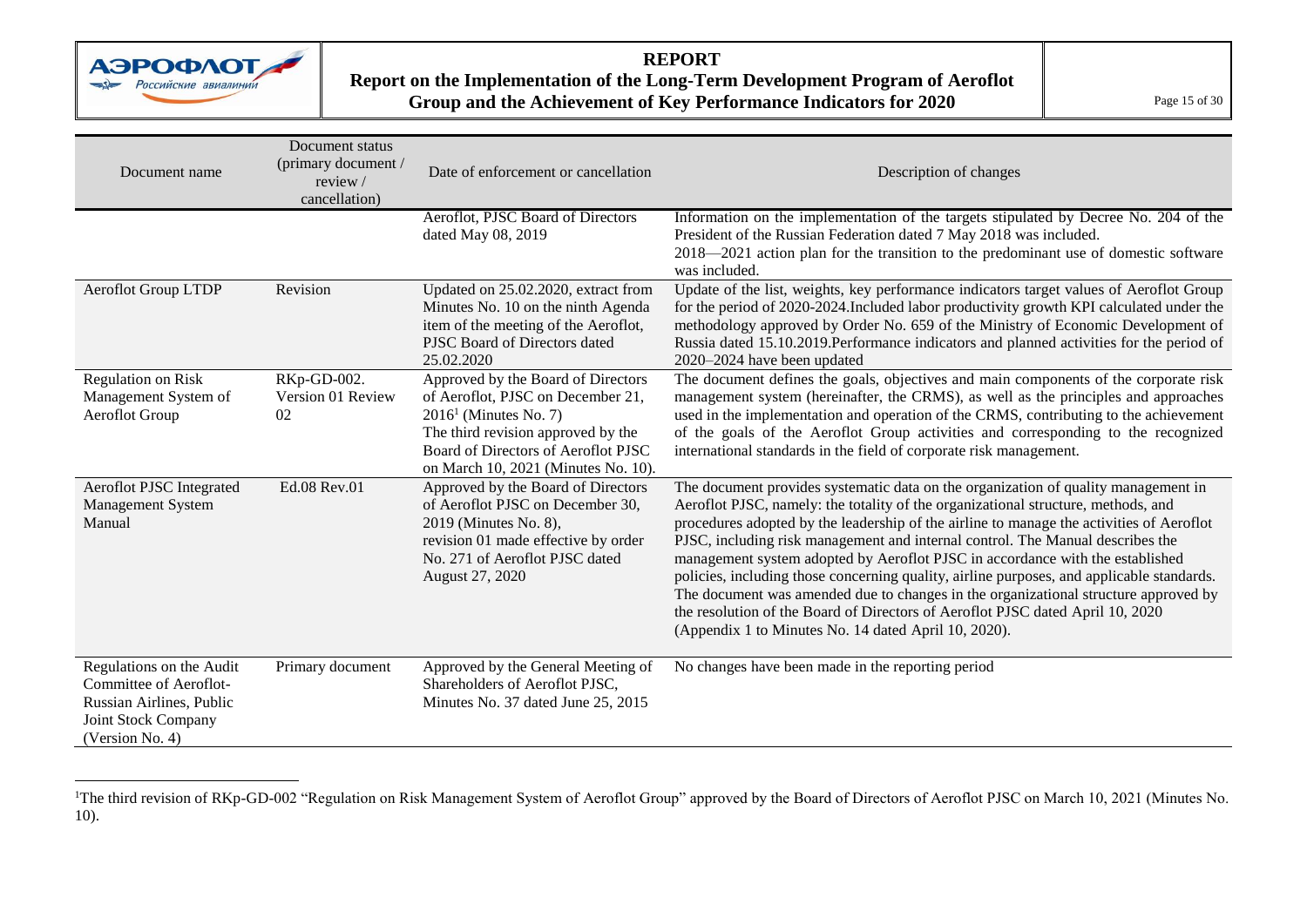

#### **REPORT Report on the Implementation of the Long-Term Development Program of Aeroflot Group and the Achievement of Key Performance Indicators for 2020** Page 16 of 30

| Document name                                                           | Document status<br>(primary document /<br>review/<br>cancellation) | Date of enforcement or cancellation                                                                                                                              | Description of changes                                                                                                                                                                                                                                                                                                                                                                                                                                                                            |
|-------------------------------------------------------------------------|--------------------------------------------------------------------|------------------------------------------------------------------------------------------------------------------------------------------------------------------|---------------------------------------------------------------------------------------------------------------------------------------------------------------------------------------------------------------------------------------------------------------------------------------------------------------------------------------------------------------------------------------------------------------------------------------------------------------------------------------------------|
| Regulations on Key<br>Performance Indicators of<br><b>Aeroflot PJSC</b> | Primary document                                                   | 01 November 2016 — Board of<br>Directors of Aeroflot PJSC dated 28<br>November 2016 (Minutes No. 15)<br><b>Effected by Order</b><br>No. 203 dated July 28, 2016. |                                                                                                                                                                                                                                                                                                                                                                                                                                                                                                   |
|                                                                         | Revision                                                           | 28 September 2017 — Board of<br>Directors of Aeroflot PJSC dated 28<br>September 2017 (Minutes No. 3)                                                            | On 20 April 2016, the Board of Directors of Aeroflot PJSC approved the update<br>parameters of the Regulations:<br>- adjustment of the bonus-reduction index;<br>- bonus-reduction conditions;<br>- adjustment of methods for calculating individual KPIs.                                                                                                                                                                                                                                        |
|                                                                         | Revision                                                           | May 29, 2018 - Board of Directors<br>of Aeroflot PJSC dated 29.05.2018<br>(Minutes No. 15)                                                                       | On 29 May 2018, the Board of Directors of Aeroflot PJSC approved the update<br>parameters of the Regulations:<br>- use of individual lists of KPIs for Deputy CEO, other persons who are members of the<br>Management Board of Aeroflot PJSC, and the Chief Accountant.                                                                                                                                                                                                                           |
|                                                                         | Revision                                                           | 28 November $2019$ — Board of<br>Directors of Aeroflot PJSC dated 28<br>November 2019 (Minutes No. 6)                                                            | On 28 November 2019, the Board of Directors of Aeroflot PJSC approved the update<br>parameters of the Regulations:                                                                                                                                                                                                                                                                                                                                                                                |
|                                                                         |                                                                    |                                                                                                                                                                  | Decree No. 1388-r of the Government of the Russian Federation dated 27 June 2019<br>approves Guidelines for KPI Use;<br>- updated methods for calculating individual KPIs.                                                                                                                                                                                                                                                                                                                        |
|                                                                         | Revision                                                           | May 08, 2020 — Board of Directors<br>of Aeroflot PJSC dated 08.10.2020<br>(Minutes No. 4)                                                                        | On 08 November 2020, the Board of Directors of Aeroflot PJSC approved the update<br>parameters of the Regulations:<br>- pursuant to Directive No. 12153p-P13 of the Government of the Russian Federation<br>dated 25.12.2019, the indicator "National Labor Productivity Growth Rate" was<br>included in the list of KPIs of the DPR of the Aeroflot Group / DG of PJSC Aeroflot;<br>- bringing the methods of calculating financial indicators in line with the IAS 16 Leases;<br>- other edits. |
| Regulations for improving<br>investment and operational                 | Primary document                                                   | Board of Directors of Aeroflot PJSC<br>dated 21 December 2015 (Minutes<br>No. 8)                                                                                 | The document was not republished during the reporting period, the basic version of the<br>document remains current/valid The updated version will be reviewed in 2020-2021.                                                                                                                                                                                                                                                                                                                       |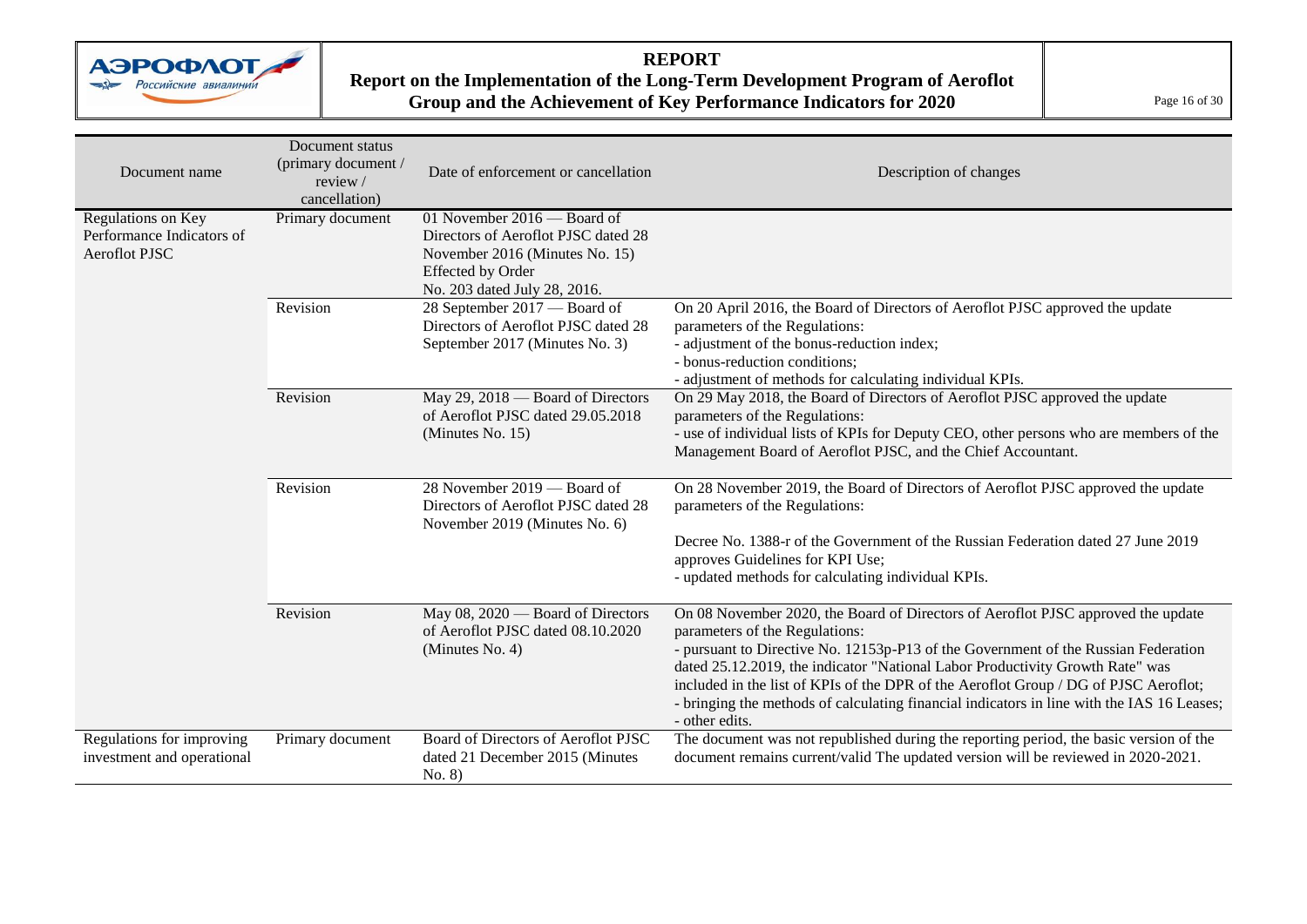

#### **REPORT Report on the Implementation of the Long-Term Development Program of Aeroflot**  Group and the Achievement of Key Performance Indicators for 2020

| Document name             | Document status<br>(primary document /<br>review /<br>cancellation) | Date of enforcement or cancellation                              | Description of changes                                                                                                                                                                                                                                                                                                                                                                                                                                                                                        |
|---------------------------|---------------------------------------------------------------------|------------------------------------------------------------------|---------------------------------------------------------------------------------------------------------------------------------------------------------------------------------------------------------------------------------------------------------------------------------------------------------------------------------------------------------------------------------------------------------------------------------------------------------------------------------------------------------------|
| efficiency and reducing   |                                                                     | Effected by Order No. 153 dated                                  |                                                                                                                                                                                                                                                                                                                                                                                                                                                                                                               |
| Aeroflot Group's expenses |                                                                     | May 19, 2016, effective date January<br>1, 2016.                 |                                                                                                                                                                                                                                                                                                                                                                                                                                                                                                               |
|                           | Revision                                                            | Management Board Minutes No. 19<br>dated June 30, 2020, Clause 4 | Updated RI-GD-288 prepared under Clause 25.5 of standard STO UK 19.3 on regular<br>document verification for up-to-date content and Clause 2 of the action plan to<br>implement audit recommendations related to internal control efficiency for compliance<br>with the budget for the production and financial operations of Aeroflot Group.<br>The regulation is approved by the Management Board of Aeroflot PJSC. It is scheduled<br>for review by the Board of Directors of Aeroflot PJSC in early 2021. |

#### **2.5. IMPLEMENTATION OF MEASURES TO IMPROVE ENVIRONMENTAL FRIENDLINESS AND ENERGY EFFICIENCY**

Table 11. Implementation of measures to improve environmental friendliness and energy efficiency by Aeroflot Group

| Efforts scheduled for the reporting period                                                                     | Start date and scheduled<br>completion date of the<br>activity | Activity implementation<br>status relative to the plan | <b>Deviation Reasons Analysis</b>                                                                                                                                                                                                                                                                                                                                                                                                                           |
|----------------------------------------------------------------------------------------------------------------|----------------------------------------------------------------|--------------------------------------------------------|-------------------------------------------------------------------------------------------------------------------------------------------------------------------------------------------------------------------------------------------------------------------------------------------------------------------------------------------------------------------------------------------------------------------------------------------------------------|
| Updating the Energy Efficiency Program and improving<br>energy efficiency                                      | 2019 - 2021                                                    | In progress                                            | A draft methodology for assessing the energy efficiency<br>indicators of the fleet of aircraft and ground facilities of PJSC<br>Aeroflot has been developed. The document has been<br>submitted for approval to the Director General. A draft<br>program for energy saving and Energy Efficiency<br>Improvement of Aeroflot PJSC until 2030 has been<br>developed.<br>The document has been submitted to the Board of Directors<br>for review and approval. |
| Implementation of the program to improve fuel efficiency and<br>reduce fuel costs                              | ongoing                                                        | Completed                                              |                                                                                                                                                                                                                                                                                                                                                                                                                                                             |
| Compliance with international (EU ETS, CORSIA, etc.) and<br>national laws in terms of greenhouse gas emissions | ongoing                                                        | Completed                                              |                                                                                                                                                                                                                                                                                                                                                                                                                                                             |
| Maintaining the corporate greenhouse gas emissions<br>management system                                        | ongoing                                                        | Completed                                              |                                                                                                                                                                                                                                                                                                                                                                                                                                                             |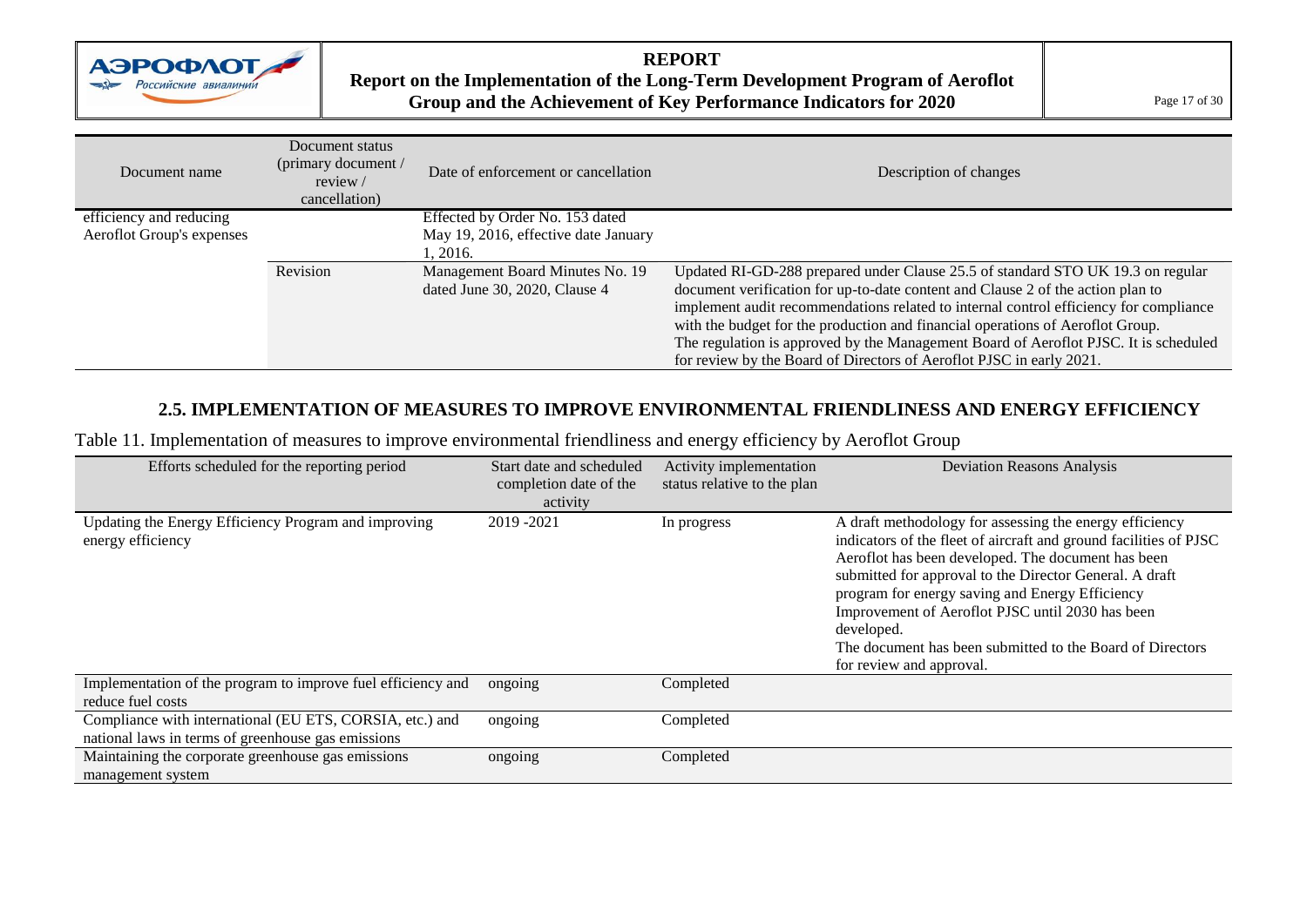Application of energy-efficient and energy-saving technologies in the design and construction of new and reconstruction and operation of existing facilities

ongoing Completed

#### **2.6. ANALYSIS OF RISKS ASSOCIATED WITH THE IMPLEMENTATION OF LTDP MEASURES**

Table 12. Analysis of risks associated with the implementation of LTDP measures

| <b>Risks</b>                                                 | Risk realization review                                                                    |
|--------------------------------------------------------------|--------------------------------------------------------------------------------------------|
| Infrastructure restrictions at the base Sheremetyevo Airport | Due to COVID-19, 2020 saw a reduction in operational activities with further anti-         |
|                                                              | epidemic measures carried out, including sanitary treatment of aircrafts, medical control  |
|                                                              | of passengers and employees.                                                               |
| Delayed delivery of specific aircraft types                  | Due to restrictions on air traffic, many aircrafts stayed on the ground. Measures were     |
|                                                              | implemented to delay the delivery of new aircrafts.                                        |
| Competition from foreign global aviation market players      | Due to restrictions on international flights and the introduction of quarantine measures,  |
|                                                              | the aviation industry competition has changed.                                             |
| Low growth rates of passenger transport demand               | The spread of the COVID-19 pandemic and the resulting restrictions on air traffic have     |
|                                                              | led to a significant decrease in passenger traffic in 2020 from 2019 both across Aeroflot  |
|                                                              | Group and the aviation industry.                                                           |
| Overflight fee cancellation                                  | Overflight fees have reduced due to restriction of foreign airlines' flights over Russia.  |
| COVID-19 Pandemic                                            | The scale and extent of the impact of this risk on the airline's operations were extremely |
|                                                              | high due to the fact that the epidemic has become a global pandemic with the closure of    |
|                                                              | borders and the restriction of air traffic                                                 |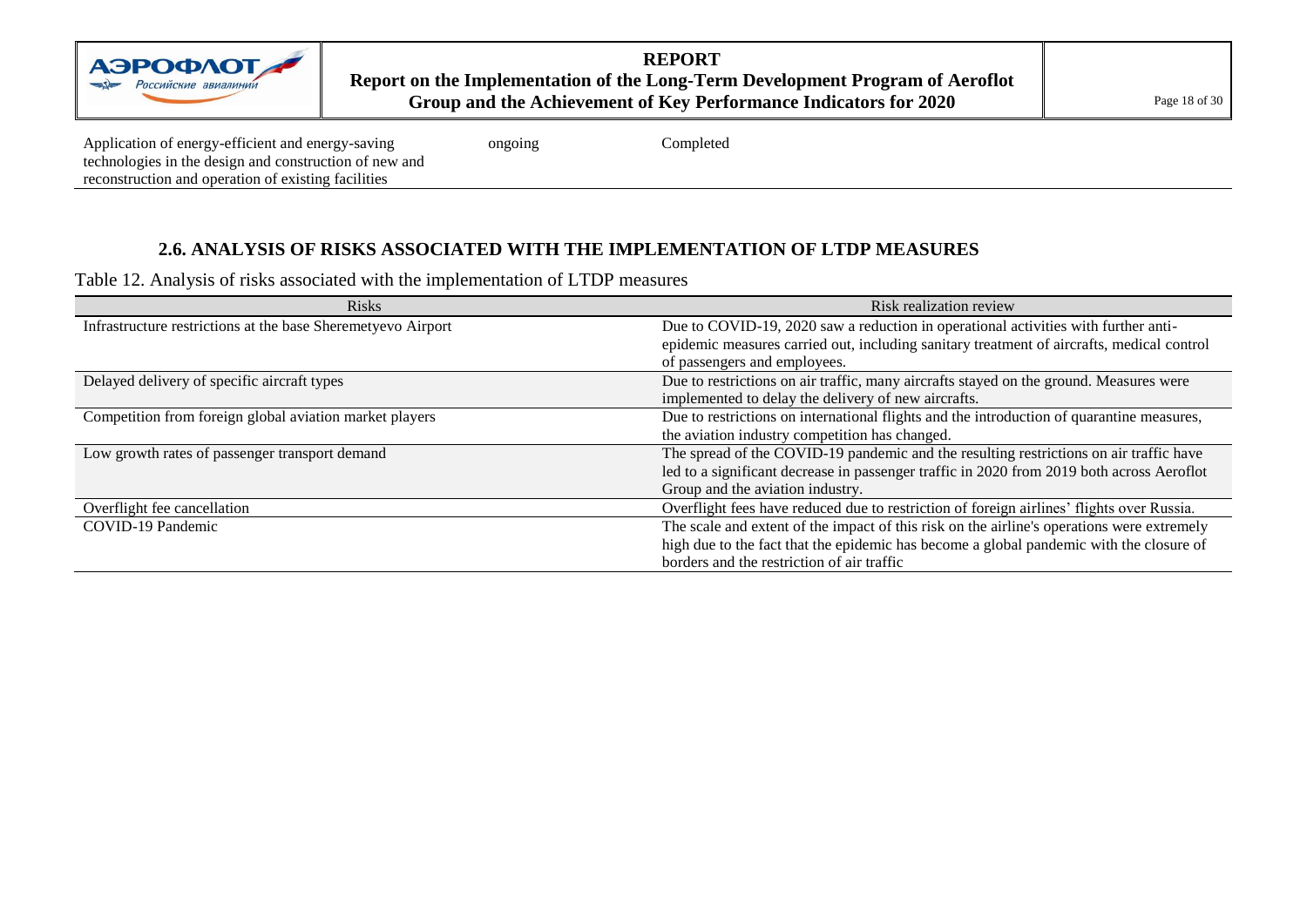

**REPORT Report on the Implementation of the Long-Term Development Program of Aeroflot Group and the Achievement of Key Performance Indicators for 2020** Page 19 of 30

### <span id="page-18-0"></span>**3. RELATIONSHIP BETWEEN THE KPIs ACHIEVEMENT DEGREE AND ORGANIZATION'S TOP MANAGEMENT REMUNERATION, INCLUDING ESTABLISHMENT OF RESPONSIBILITY OF TOP MANAGEMENT FOR THE FAILURE TO REACH THE SET KPIS. INFORMATION ABOUT KPIs CASCADING ACROSS CONTROL LEVELS, ABOUT LINKING TO THE TOP MANAGEMENT REMUNERATION.**

Table 13. Relationship between the kpis achievement degree and organization's top management remuneration

| <b>Description</b>                                                                                                                                                                                                              | Data                                                                                                                                                                                                                                                                                                                                                                                                                                                                                                                                                                                                                                                                                                                                                                                                                                                                                                                                                                                                                                                                                                                                                                                                                                                                                                                                      |
|---------------------------------------------------------------------------------------------------------------------------------------------------------------------------------------------------------------------------------|-------------------------------------------------------------------------------------------------------------------------------------------------------------------------------------------------------------------------------------------------------------------------------------------------------------------------------------------------------------------------------------------------------------------------------------------------------------------------------------------------------------------------------------------------------------------------------------------------------------------------------------------------------------------------------------------------------------------------------------------------------------------------------------------------------------------------------------------------------------------------------------------------------------------------------------------------------------------------------------------------------------------------------------------------------------------------------------------------------------------------------------------------------------------------------------------------------------------------------------------------------------------------------------------------------------------------------------------|
| Description of the relationship between the KPIs<br>achievement degree and organization's top management<br>remuneration, including establishment of responsibility of<br>top management for the failure to reach the set KPIs. | 1 The KPIs of the Aeroflot Group LTDP are fully consistent with the KPIs of the CEO and Deputy CEO of Aeroflot<br>PJSC, other members of the Management Board, and the Chief Accountant of Aeroflot PJSC. Some Deputy CEOs, other<br>members of the Management Board have individual KPIs.<br>2. The amount of the floating portion of salary payable to the CEO, Deputy CEO, other members of the Management<br>Board and the Chief Accountant of Aeroflot PJSC is dependent on the achievement of approved KPIs for the reporting                                                                                                                                                                                                                                                                                                                                                                                                                                                                                                                                                                                                                                                                                                                                                                                                       |
| KPIs cascading across control levels, information on<br>linking KPIs to the top management remuneration with the<br>indication of internal organizational and administrative<br>documents and details thereof                   | period, which is established in employment contracts and the applicable regulations on floating portion of salary for<br>managers and specialists of Aeroflot PJSC.<br>3. The list, weights, and target values of KPIs of the LTDP/CEO for 2020 are approved by the Board of Directors on<br>November 28, 2019 (Minutes No. 6) and re-approved on February 20, 2020 (Minutes No. 9).<br>The Board of Directors Aeroflot PJSC on November 05, 2020 (Minutes No. 6) approved the updated weights and KPI<br>targets for the Q3 and Q4 2020 and for the whole 2020 set in accordance with the adjusted Aeroflot Group budget for<br>2020. The KPI list, weight and target values of CEOs, other Management Board members, the Chief Accountant and<br>other employees of Aeroflot PJSC: for Q1 2020 were approved by the Management Board of Aeroflot PJSC on<br>29.04.2020 (Minutes No. 14) and by Order No. 206 of the General Director dated 15.06.2020for Q2 2020, approved by<br>the Management Board of PJSC Aeroflot on 30.06.2020 (Minutes No. 19) and by Order of the General Director of<br>31.07.2020 No. 256, for Q3 and 4 2020 and for 2020, approved by the Management Board of Aeroflot PJSC on<br>30.09.2020 (Minutes No. 29) and by Order No. 330 of the General Director dated 12.11.2020 and No. 372 dated<br>14.12.2020. |
| Information on changes introduced to the regulations (and<br>other documents) related to the management incentive<br>system in the reporting period                                                                             | No changes were made                                                                                                                                                                                                                                                                                                                                                                                                                                                                                                                                                                                                                                                                                                                                                                                                                                                                                                                                                                                                                                                                                                                                                                                                                                                                                                                      |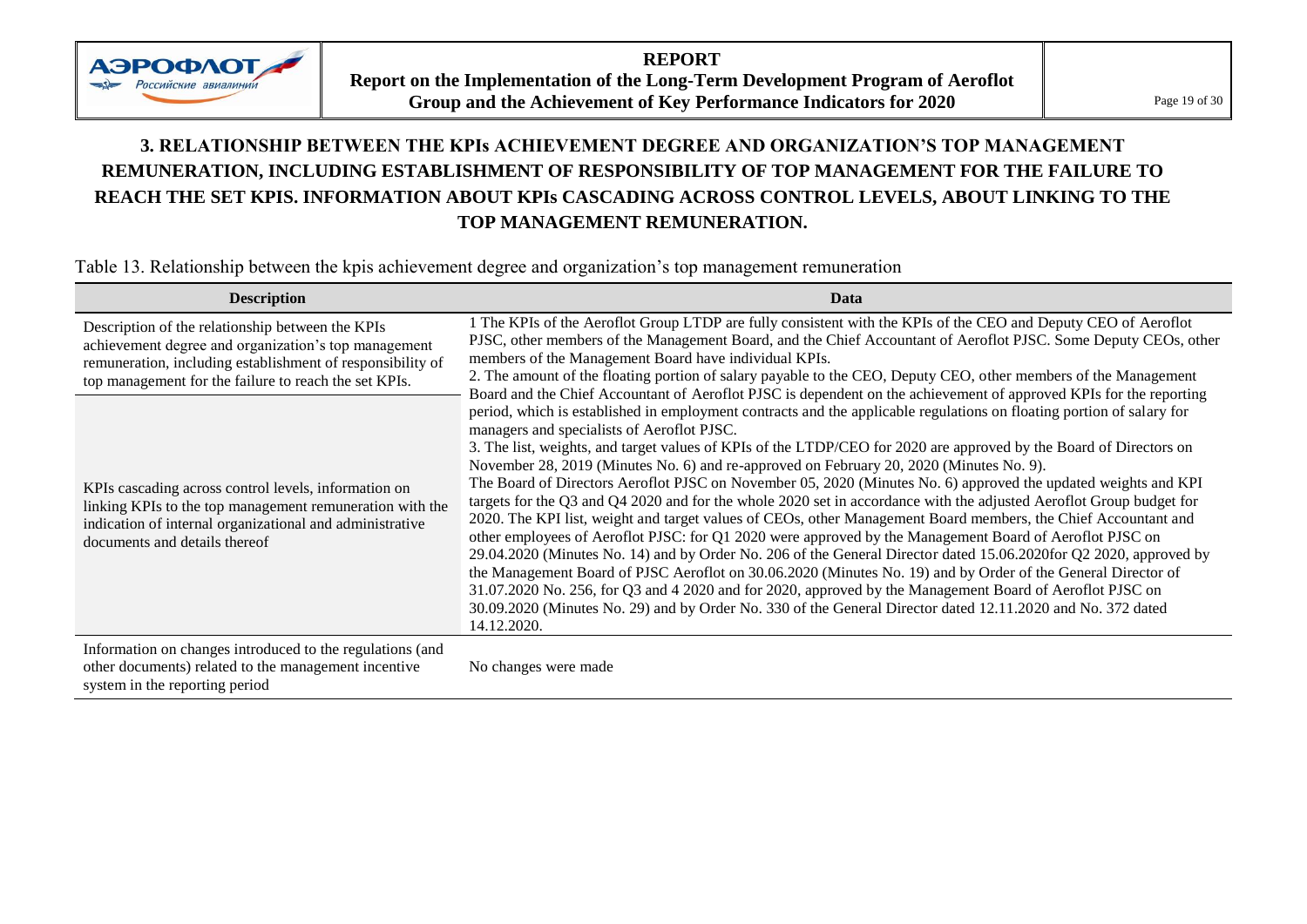

#### **4. RESULTS OF THE LTDP AND KPIs AUDIT**

<span id="page-19-0"></span>The auditor Nexia Pacioli LLC assessed the LTDP and KPI compliance in 2020 and prepared an independent auditor's Report on the results, which provides reasonable confidence in the Report on the implementation of the Long-term Development Program and the implementation of the key performance indicators of the Aeroflot Group for 2020 (date of the audit report: 25.03.2021).

According to the Auditor, the Report on the implementation of the Long-term Development Program of the Aeroflot Group and the achievement of key performance indicators in 2020 has been properly prepared in all material respects on the basis of the criteria established by the Long-Term Development Program of the Aeroflot Group for 2020-2024, approved by the Board of Directors of Aeroflot PJSC (Minutes No. 10 dated 25.02.2020), taking into account the updated targets and measures approved by the Board of Directors of Aeroflot PJSC on 08.10.2020 (Minutes No. 4) in the revised budget of the Aeroflot Group for 2020 and the updated Development Strategy of the Aeroflot Group up to 2028 approved by the Board of Directors of Aeroflot PJSC on 16.07.2020 (Minutes No. 19).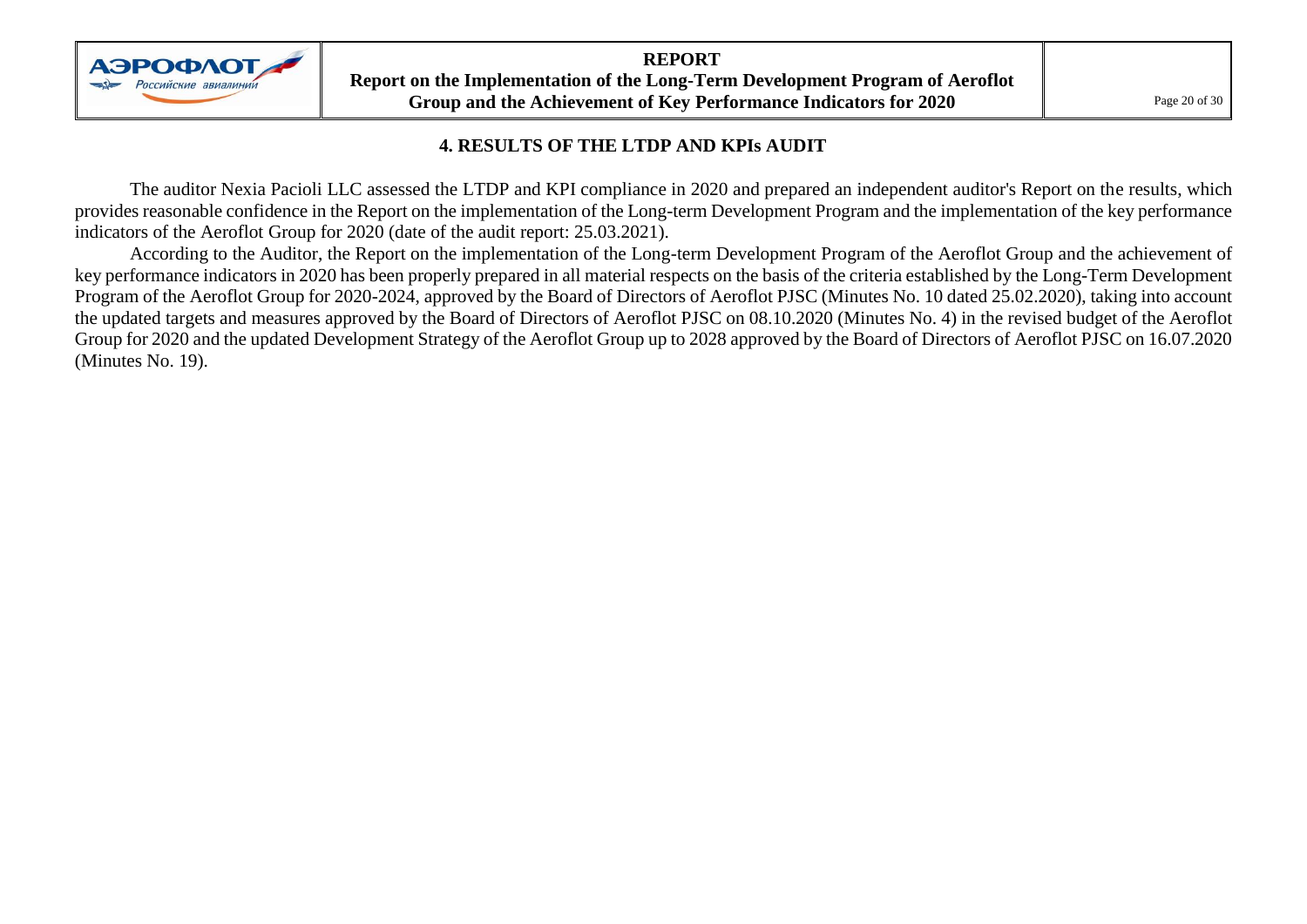

**REPORT Report on the Implementation of the Long-Term Development Program of Aeroflot Group and the Achievement of Key Performance Indicators for 2020** Page 21 of 30

#### **5. ANNEXES**

#### **A. PROGRESS ON THE MEASURES TO IMPROVE CORPORATE GOVERNANCE PRACTICE**

<span id="page-20-0"></span>Table 14. Progress on the measures to improve corporate governance practice

| <b>Activity</b>                                                                                                                                                                                               | Quantitative or qualitative<br>objectives of activities                                                                                                                                                       | Person responsible                                                              | <b>Start date and</b><br>scheduled<br>completion date of<br>the activity                                                                            | <b>Activity implementation</b><br>status                                                       | <b>Deviation Reasons</b><br><b>Analysis</b>                                                                                                               |  |  |  |  |
|---------------------------------------------------------------------------------------------------------------------------------------------------------------------------------------------------------------|---------------------------------------------------------------------------------------------------------------------------------------------------------------------------------------------------------------|---------------------------------------------------------------------------------|-----------------------------------------------------------------------------------------------------------------------------------------------------|------------------------------------------------------------------------------------------------|-----------------------------------------------------------------------------------------------------------------------------------------------------------|--|--|--|--|
|                                                                                                                                                                                                               | 1. The integration of the performance assessment of Aeroflot PJSC Board of Directors, which includes the following efforts:                                                                                   |                                                                                 |                                                                                                                                                     |                                                                                                |                                                                                                                                                           |  |  |  |  |
| 1.1. Development and approval<br>by the Board of Directors (in<br>consultation with the HR and<br><b>Remuneration Committee)</b><br>Regulations on the Performance<br>Evaluation of the Board of<br>Directors | Improving the quality of<br>corporate governance and<br>meeting the high requirements<br>of international best corporate<br>governance practices and<br>compliance with the laws of<br>the Russian Federation | Director of the HR<br>Department<br>Deputy CEO for Legal<br>and Property Issues | The effort will<br>commence in Q4<br>2019. The<br>expected completion<br>time is Q1 2020.                                                           | The effort is being prepared<br>for implementation                                             | Due to the adverse impact<br>of the new coronavirus<br>infection (COVID-19) on<br>Aeroflot PJSC production,<br>the effort will be carried<br>out in 2021. |  |  |  |  |
| 1.2. Development and approval<br>by the Board of Directors (in<br>consultation with the HR and<br><b>Remuneration Committee)</b><br>Guidelines on the Performance<br>Evaluation of the Board of<br>Directors  | Improving the quality of<br>corporate governance and<br>meeting the high requirements<br>of international best corporate<br>governance practices and<br>compliance with the laws of<br>the Russian Federation | Director of the HR<br>Department<br>Deputy CEO for Legal<br>and Property Issues | The effort will<br>commence in Q4<br>2019.                                                                                                          | The expected completion time<br>is Q1 2020. The effort is being<br>prepared for implementation | Due to the adverse impact<br>of the new coronavirus<br>infection (COVID-19) on<br>Aeroflot PJSC production,<br>the effort will be carried<br>out in 2021. |  |  |  |  |
| 1.3. Self-assessment of the<br>Board of Directors'<br>performance                                                                                                                                             | Improving the quality of<br>corporate governance and<br>meeting the high requirements<br>of international best corporate<br>governance practices and<br>compliance with the laws of<br>the Russian Federation | Director of the HR<br>Department<br>Deputy CEO for Legal<br>and Property Issues | The effort will<br>commence in Q1<br>2020. The expected<br>completion time is Q2<br>2020. This is a regular<br>effort made at least<br>once a year. | The effort is being prepared<br>for implementation                                             | Due to the adverse impact<br>of the new coronavirus<br>infection (COVID-19) on<br>Aeroflot PJSC production,<br>the effort will be carried<br>out in 2021. |  |  |  |  |
| 1.4. Independent assessment of<br>the Board of Directors'<br>performance by hiring an<br>external consultant                                                                                                  | Improving the quality of<br>corporate governance and<br>meeting the high requirements<br>of international best corporate                                                                                      | Director of the HR<br>Department                                                | The effort will<br>commence in Q1<br>2020. The expected                                                                                             | The effort is being prepared<br>for implementation                                             | Due to the adverse impact<br>of the new coronavirus<br>infection (COVID-19) on<br>Aeroflot PJSC production,                                               |  |  |  |  |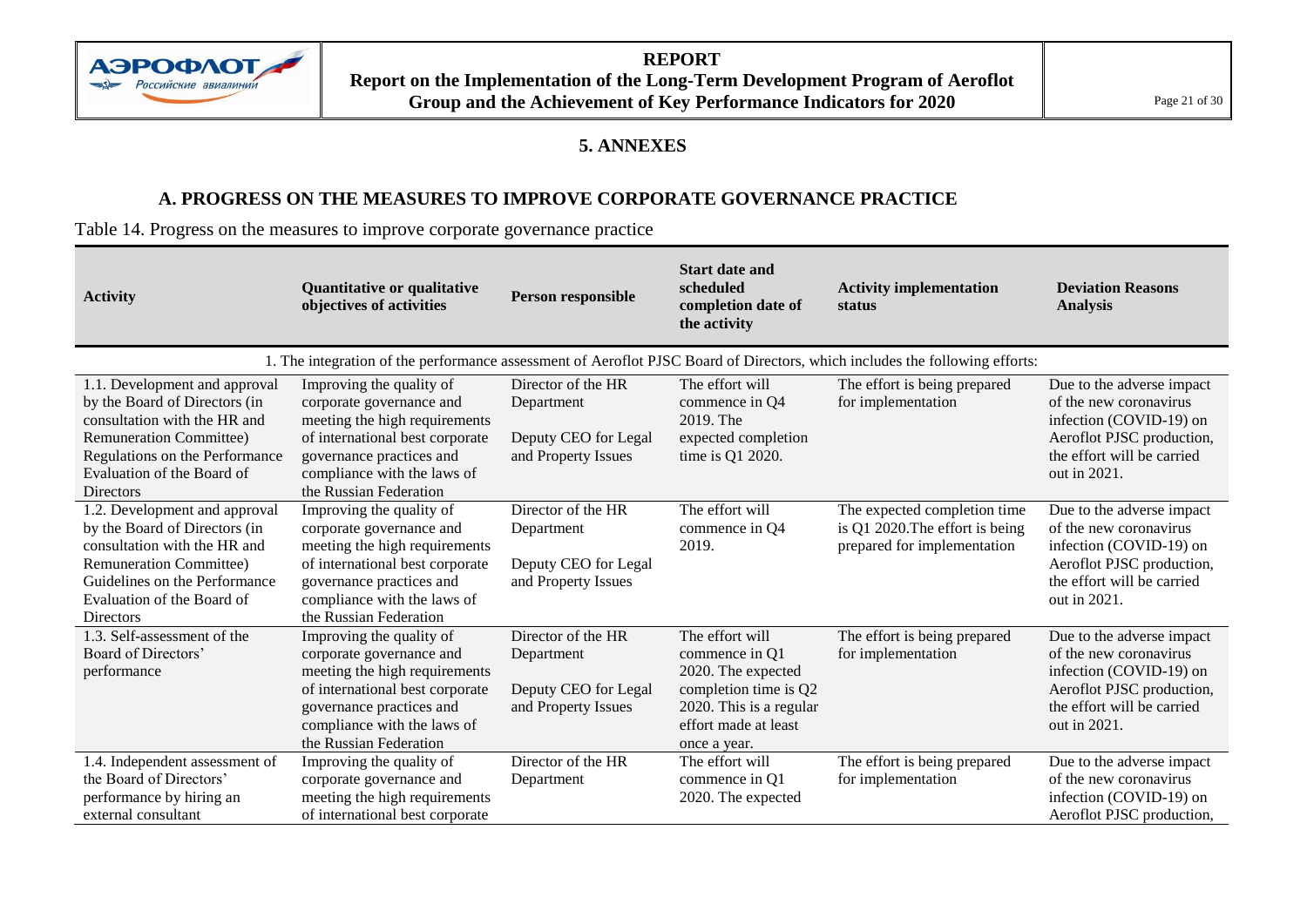

#### **REPORT Report on the Implementation of the Long-Term Development Program of Aeroflot Group and the Achievement of Key Performance Indicators for 2020** Page 22 of 30

|                                                                                                                                                                                                                                                      | governance practices and<br>compliance with the laws of<br>the Russian Federation                                                                                                                             | Deputy CEO for Legal<br>and Property Issues                                                     | completion time is Q2<br>2020.                                                                                           |                                                                                                                                                                                                                                                                                                                                                                                                         | the effort will be carried<br>out in 2021.                                                                                                                |
|------------------------------------------------------------------------------------------------------------------------------------------------------------------------------------------------------------------------------------------------------|---------------------------------------------------------------------------------------------------------------------------------------------------------------------------------------------------------------|-------------------------------------------------------------------------------------------------|--------------------------------------------------------------------------------------------------------------------------|---------------------------------------------------------------------------------------------------------------------------------------------------------------------------------------------------------------------------------------------------------------------------------------------------------------------------------------------------------------------------------------------------------|-----------------------------------------------------------------------------------------------------------------------------------------------------------|
| 1.5. Adding to the action plan<br>of the Board of Directors and<br>the HR and Remuneration<br>Committee the discussion of the<br>Board of Directors'<br>performance assessment at a<br>joint meeting                                                 | Improving the quality of<br>corporate governance and<br>meeting the high requirements<br>of international best corporate<br>governance practices and<br>compliance with the laws of<br>the Russian Federation | Director of the HR<br>Department<br>Deputy CEO for Legal<br>and Property Issues                 | The effort will<br>commence in Q2<br>2020. The expected<br>completion time is Q2<br>2020.                                | The effort is being prepared<br>for implementation                                                                                                                                                                                                                                                                                                                                                      | Due to the adverse impact<br>of the new coronavirus<br>infection (COVID-19) on<br>Aeroflot PJSC production,<br>the effort will be carried<br>out in 2022. |
| 1.6. Disclose the key results of<br>the Board of Directors'<br>performance assessment in the<br>Annual Report                                                                                                                                        | Improving the quality of<br>corporate governance and<br>meeting the high requirements<br>of international best corporate<br>governance practices and<br>compliance with the laws of<br>the Russian Federation | Deputy CEO for<br>Commerce and Finance                                                          | The effort will<br>commence in Q2<br>2020. The expected<br>completion time is Q2<br>2020.                                | The effort is being prepared<br>for implementation No<br>assessment (self-assessment)<br>of the Board of Directors'<br>performance was made in<br>2020                                                                                                                                                                                                                                                  | Due to the adverse impact<br>of the new coronavirus<br>infection (COVID-19) on<br>Aeroflot PJSC production,<br>the effort will be carried<br>out in 2022. |
| 2. Preparation of the Company's<br>report on sustainable<br>development (corporate social<br>responsibility) in accordance<br>with internationally recognized<br>non-financial reporting<br>standards and its disclosure on<br>the Company's website | Improving the quality of<br>corporate governance and<br>meeting the high requirements<br>of international best corporate<br>governance practices and<br>compliance with the laws of<br>the Russian Federation | Deputy CEO for<br>Strategy, Service, and<br>Marketing<br>Deputy CEO for<br>Commerce and Finance | The effort will<br>commence in Q1<br>2020. The expected<br>completion time is Q2<br>2020.                                | The Company's report on<br>sustainable Development<br>(corporate social<br>responsibility), in accordance<br>with internationally recognized<br>non-financial reporting<br>standards, is an integral part of<br>the Company's Annual Report,<br>which contains a more detailed<br>section on sustainable<br>development. Such<br>information is also published<br>on the Company's official<br>website. | No deviations                                                                                                                                             |
| 3. Training and development of<br>Board members                                                                                                                                                                                                      | Improving the quality of<br>corporate governance and<br>meeting the high requirements<br>of international best corporate<br>governance practices and<br>compliance with the laws of<br>the Russian Federation | Deputy CEO for<br>Commerce and Finance<br>Deputy CEO for Legal<br>and Property Issues           | The effort will<br>commence in Q3<br>2020. The expected<br>completion date -<br>regular basis (at least<br>once a year). | The effort is being prepared<br>for implementation                                                                                                                                                                                                                                                                                                                                                      | Due to the adverse impact<br>of the new coronavirus<br>infection (COVID-19) on<br>Aeroflot PJSC production,<br>the effort will be carried<br>out in 2021. |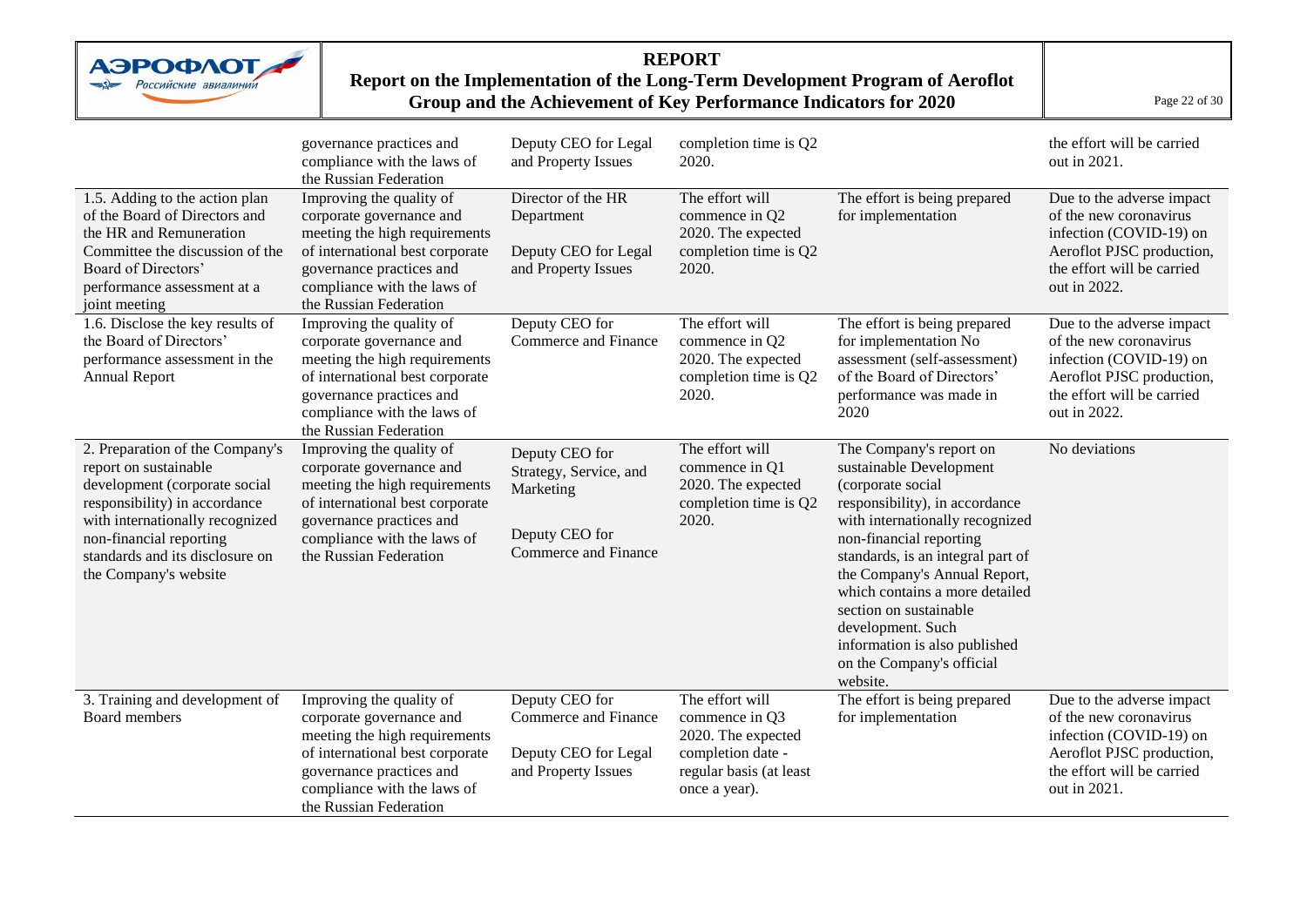

#### **B. IMPLEMENTATION OF THE MEASURES AIMED AT ENSURING PRIORITY OF FUNDING OF THE FAR EAST SOCIO-ECONOMIC DEVELOPMENT OBJECTIVES**

#### **Ensuring priority of funding of the Far East socio-economic development objectives**

Table 15. Analysis of implementation of special measures aimed at ensuring priority of funding of the Far East socio-economic development objectives

| Name of               | Name of the<br>subject of the Far<br>Eastern Federal<br>District                                       | Design<br>capacity/<br>quant.       | Design<br>capacity /<br>Implementation<br>quant. |                | Implementation     | Total value,      | Depreciation<br>value, | 2020                                | Target, thousand passengers |      | Expected<br>socio- |
|-----------------------|--------------------------------------------------------------------------------------------------------|-------------------------------------|--------------------------------------------------|----------------|--------------------|-------------------|------------------------|-------------------------------------|-----------------------------|------|--------------------|
| measures /<br>objects |                                                                                                        | indicators<br>by airlines,<br>pass. | indicators<br>$SU+FV$<br>100% pass.              | start year     | completion<br>year | million<br>rubles | million<br>rubles      | $SU+FV$<br>(thousand<br>passengers) | 2021                        | 2022 | economic<br>impact |
|                       | 2                                                                                                      | 3                                   | 3.1                                              | $\overline{4}$ | 5 <sup>5</sup>     | 6                 | $\overline{7}$         | 8                                   | 9                           | 10   | 11                 |
|                       | Sales program on the flat fare direct carriage (the Far East) from the Sheremetyevo Airport, roundtrip |                                     |                                                  |                |                    |                   |                        |                                     |                             |      |                    |
|                       | Moscow-<br>Vladivostok-<br>Sheremetyevo<br><b>SU</b>                                                   | 190,134                             | 295,331                                          | 2020           | 2020               |                   |                        | 303.2                               |                             |      |                    |
|                       | Moscow-<br>Vladivostok-<br>Sheremetyevo<br><b>FV</b>                                                   | 105,197                             |                                                  | 2020           | 2020               |                   |                        |                                     |                             |      |                    |
|                       | Sheremetyevo-<br>Khabarovsk-<br>Sheremetyevo<br>SU                                                     | 100,221                             | 239,644                                          | 2020           | 2020               |                   |                        | 245.0                               |                             |      |                    |
|                       | Sheremetyevo-<br>Khabarovsk-<br>Sheremetyevo<br><b>FV</b>                                              | 139,423                             |                                                  | 2020           | 2020               |                   |                        |                                     |                             |      |                    |
|                       | Sheremetyevo-<br>Petropavlovsk-<br>Kamchatsky-<br>Sheremetyevo<br>SU                                   | 116,876                             | 179,080                                          | 2020           | 2020               |                   |                        | 179.7                               |                             |      |                    |
|                       | Sheremetyevo-<br>Petropavlovsk-                                                                        | 62,204                              |                                                  | 2020           | 2020               |                   |                        |                                     |                             |      |                    |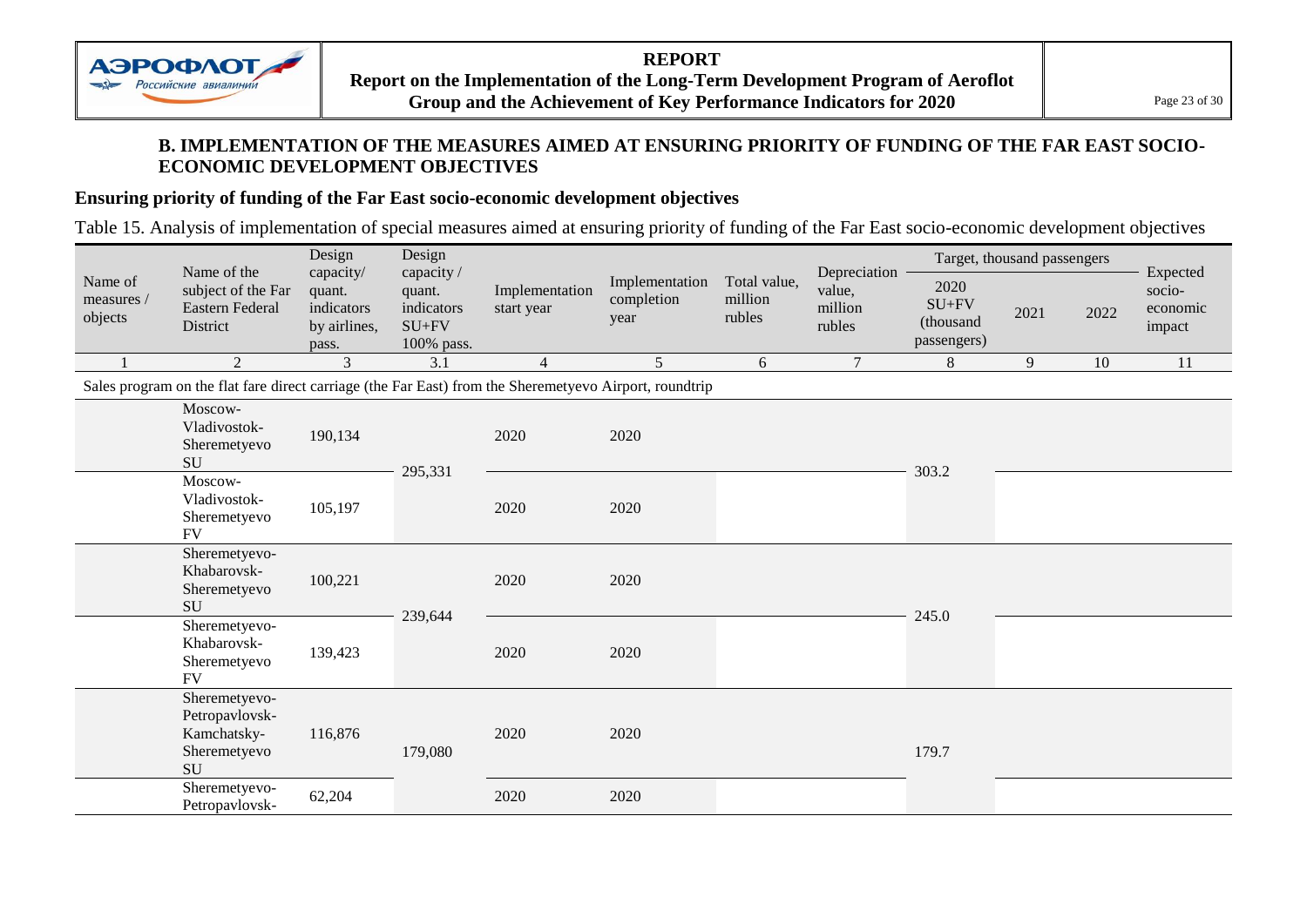

#### **REPORT Report on the Implementation of the Long-Term Development Program of Aeroflot**  Group and the Achievement of Key Performance Indicators for 2020 **Page 24 of 30**

|                                  |                                                                      | Design                                                     | Design                                                      |                              |                                      |                                   |                                             |                                             | Target, thousand passengers |      | Expected                     |
|----------------------------------|----------------------------------------------------------------------|------------------------------------------------------------|-------------------------------------------------------------|------------------------------|--------------------------------------|-----------------------------------|---------------------------------------------|---------------------------------------------|-----------------------------|------|------------------------------|
| Name of<br>measures /<br>objects | Name of the<br>subject of the Far<br>Eastern Federal<br>District     | capacity/<br>quant.<br>indicators<br>by airlines,<br>pass. | capacity /<br>quant.<br>indicators<br>$SU+FV$<br>100% pass. | Implementation<br>start year | Implementation<br>completion<br>year | Total value,<br>million<br>rubles | Depreciation<br>value,<br>million<br>rubles | 2020<br>$SU+FV$<br>(thousand<br>passengers) | 2021                        | 2022 | socio-<br>economic<br>impact |
|                                  | Kamchatsky-<br>Sheremetyevo<br><b>FV</b>                             |                                                            |                                                             |                              |                                      |                                   |                                             |                                             |                             |      |                              |
|                                  | Sheremetyevo-<br>Yuzhno-<br>Sakhalinsk-<br>Sheremetyevo<br>SU        | 40,166                                                     |                                                             | 2020                         | 2020                                 |                                   |                                             |                                             |                             |      |                              |
|                                  | Sheremetyevo-<br>Yuzhno-<br>Sakhalinsk-<br>Sheremetyevo<br><b>FV</b> | 107,616                                                    | 147,782                                                     | 2020                         | 2020                                 |                                   |                                             | 143.0                                       |                             |      |                              |
|                                  | Sheremetyevo-<br>Magadan-<br>Sheremetyevo<br>SU                      | $\boldsymbol{0}$                                           | 117,219                                                     | 2020                         | 2020                                 |                                   |                                             |                                             |                             |      |                              |
|                                  | Sheremetyevo-<br>Magadan-<br>Sheremetyevo<br><b>FV</b>               | 117,219                                                    |                                                             | 2020                         | 2020                                 |                                   |                                             | 115.1                                       |                             |      |                              |

Table 16. Analysis of implementation of special measures aimed at ensuring priority of funding of the Far East socio-economic development objectives (investment in JSC Aurora Airlines)

| Name of measures<br>objects | Name of the subject of the<br>Far Eastern Federal District | Design /<br>quant. | Implementation<br>start year | Implementation<br>completion | Total<br>value.<br>million | Depreciation<br>value.<br>million | Financing plan, million<br>rubles |              | Expected<br>socio-<br>economic |
|-----------------------------|------------------------------------------------------------|--------------------|------------------------------|------------------------------|----------------------------|-----------------------------------|-----------------------------------|--------------|--------------------------------|
|                             |                                                            | indicators*        |                              | year                         | rubles                     | rubles                            | 2020                              | 2021<br>2022 | impact                         |
|                             |                                                            |                    |                              |                              |                            |                                   | (actual)                          | (target)     |                                |
|                             |                                                            |                    |                              |                              |                            |                                   |                                   | 10           |                                |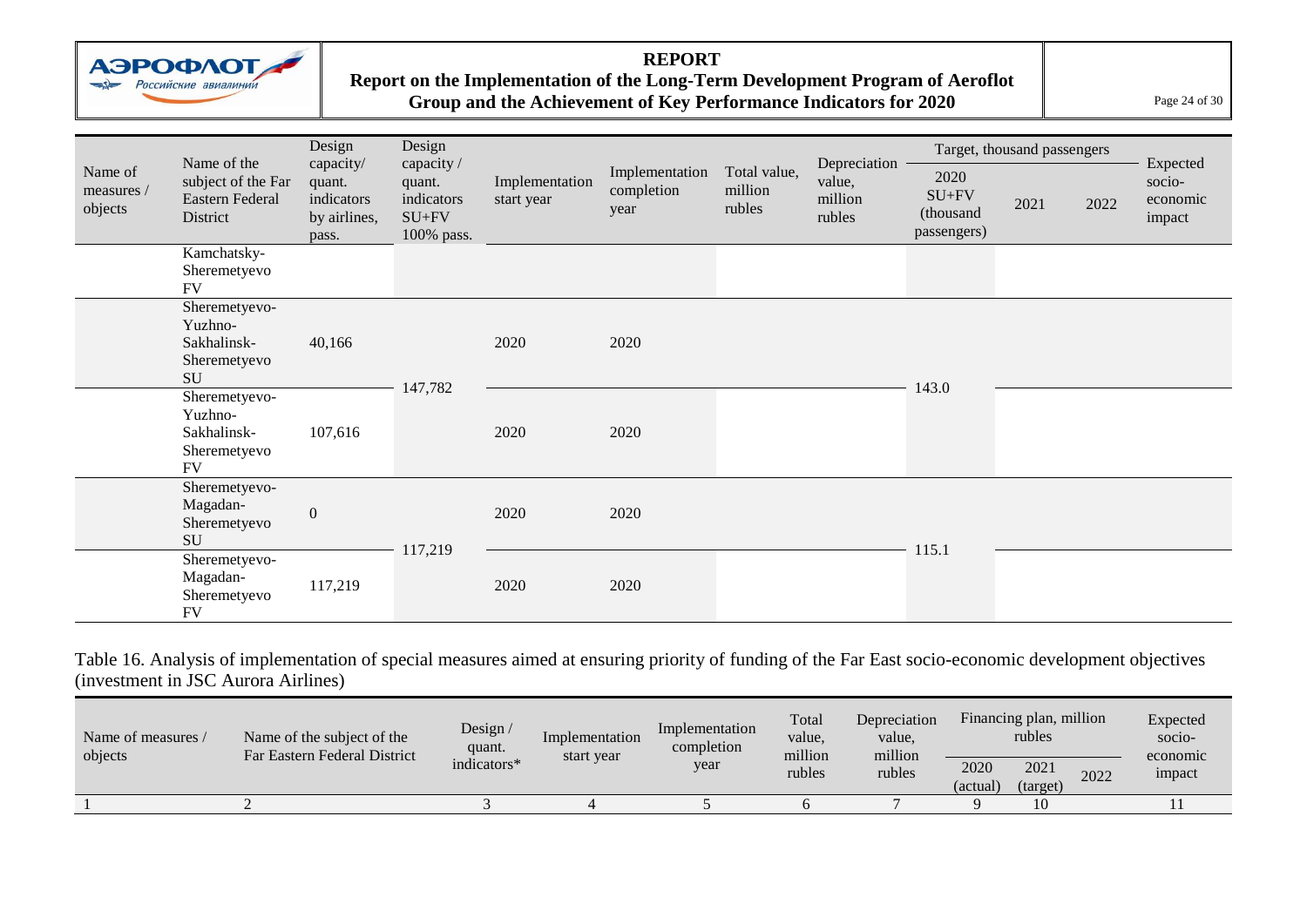

### **REPORT**

#### **Report on the Implementation of the Long-Term Development Program of Aeroflot Group and the Achievement of Key Performance Indicators for 2020** Page 25 of 30

| Name of measures /                        | Name of the subject of the                                                                                 | Design /<br>quant.        | Implementation | Implementation<br>completion | Total<br>value,<br>million | Depreciation<br>value,<br>million | Financing plan, million<br>rubles |                  |      | Expected<br>socio- |
|-------------------------------------------|------------------------------------------------------------------------------------------------------------|---------------------------|----------------|------------------------------|----------------------------|-----------------------------------|-----------------------------------|------------------|------|--------------------|
| objects                                   | Far Eastern Federal District                                                                               | start year<br>indicators* |                | year                         | rubles                     |                                   | 2020<br>(actual)                  | 2021<br>(target) | 2022 | economic<br>impact |
|                                           | Measures set forth under the current investment program (Strategy, business plan, other development plans) |                           |                |                              |                            |                                   |                                   |                  |      |                    |
| <b>Investments in JSC Aurora Airlines</b> |                                                                                                            |                           |                |                              |                            |                                   |                                   |                  |      |                    |
| Aircraft Maintenance                      | Sakhalin Region / Primorsky                                                                                |                           |                |                              |                            |                                   |                                   |                  |      |                    |
|                                           | Territory / Khabarovsk                                                                                     |                           |                |                              |                            |                                   | 36                                |                  |      |                    |
|                                           | Territory                                                                                                  |                           |                |                              |                            |                                   |                                   |                  |      |                    |
| Providing ground                          | Sakhalin Region / Primorsky                                                                                |                           |                |                              |                            |                                   |                                   |                  |      |                    |
| handling services at                      | Territory / Khabarovsk                                                                                     |                           |                |                              |                            |                                   |                                   |                  |      |                    |
| the airport                               | Territory                                                                                                  |                           |                |                              |                            |                                   |                                   |                  |      |                    |
| Development of the                        | Sakhalin Region / Primorsky                                                                                |                           |                |                              |                            |                                   |                                   |                  |      |                    |
| training facility                         | Territory / Khabarovsk                                                                                     |                           |                |                              |                            |                                   |                                   |                  |      |                    |
|                                           | Territory                                                                                                  |                           |                |                              |                            |                                   |                                   |                  |      |                    |
| Providing passenger                       | Sakhalin Region / Primorsky                                                                                |                           |                |                              |                            |                                   |                                   |                  |      |                    |
| service                                   | Territory / Khabarovsk                                                                                     |                           |                |                              |                            |                                   |                                   |                  |      |                    |
|                                           | Territory                                                                                                  |                           |                |                              |                            |                                   |                                   |                  |      |                    |
| Purchase of aircraft                      | Sakhalin Region / Primorsky                                                                                |                           |                |                              |                            |                                   |                                   |                  |      |                    |
| and engines                               | Territory / Khabarovsk                                                                                     |                           |                |                              |                            |                                   |                                   |                  |      |                    |
|                                           | Territory                                                                                                  |                           |                |                              |                            |                                   |                                   |                  |      |                    |
| Construction of new                       | Sakhalin Region / Primorsky                                                                                |                           |                |                              |                            |                                   |                                   |                  |      |                    |
| facilities                                | Territory / Khabarovsk                                                                                     |                           |                |                              |                            |                                   |                                   |                  |      |                    |
|                                           | Territory                                                                                                  |                           |                |                              |                            |                                   |                                   |                  |      |                    |
| IT systems                                | Sakhalin Region / Primorsky                                                                                |                           |                |                              |                            |                                   |                                   |                  |      |                    |
| development                               | Territory / Khabarovsk                                                                                     |                           |                |                              |                            |                                   | $\,8\,$                           |                  |      |                    |
|                                           | Territory                                                                                                  |                           |                |                              |                            |                                   |                                   |                  |      |                    |
| Other capital                             | Sakhalin Region / Primorsky                                                                                |                           |                |                              |                            |                                   |                                   |                  |      |                    |
| investments in fixed                      | Territory / Khabarovsk                                                                                     |                           |                |                              |                            |                                   | $\overline{9}$                    |                  |      |                    |
| assets                                    | Territory                                                                                                  |                           |                |                              |                            |                                   |                                   |                  |      |                    |
| Investments into the                      | Sakhalin Region / Primorsky                                                                                |                           |                |                              |                            |                                   |                                   |                  |      |                    |
| software                                  | Territory / Khabarovsk                                                                                     |                           |                |                              |                            |                                   | $\sqrt{2}$                        |                  |      |                    |
|                                           | Territory                                                                                                  |                           |                |                              |                            |                                   |                                   |                  |      |                    |
| <b>TOTAL, investments</b>                 | <b>Sakhalin Region /</b><br><b>Primorsky Territory /</b>                                                   |                           |                |                              |                            |                                   | 55                                |                  |      |                    |
|                                           |                                                                                                            |                           |                |                              |                            |                                   |                                   |                  |      |                    |
|                                           | <b>Khabarovsk Territory</b>                                                                                |                           |                |                              |                            |                                   |                                   |                  |      |                    |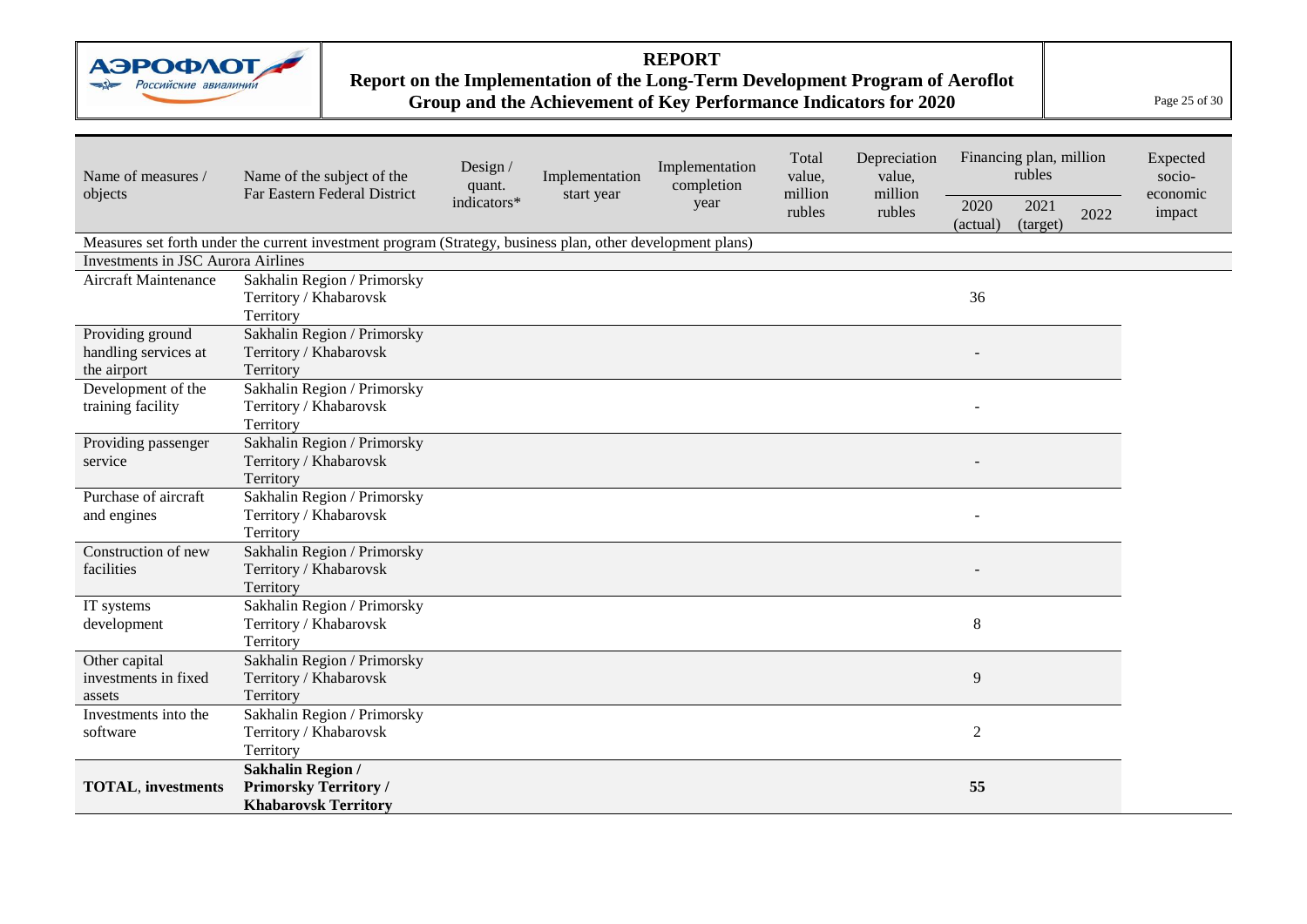

#### **REPORT Report on the Implementation of the Long-Term Development Program of Aeroflot Group and the Achievement of Key Performance Indicators for 2020** Page 26 of 30

\* Reasons for deviations in the implementation of investment programs are listed in Section 2.4 of this report.

| <b>Activity</b>                              | Quantitative or qualitative<br>objectives of activities | Person responsible | <b>Start date and scheduled</b><br>completion date of the<br>activity | <b>Activity implementation</b><br>status                                                                                 | <b>Deviation Reasons</b><br><b>Analysis</b> |
|----------------------------------------------|---------------------------------------------------------|--------------------|-----------------------------------------------------------------------|--------------------------------------------------------------------------------------------------------------------------|---------------------------------------------|
| Flat fare carriage                           | To carry 986.1 thousand<br>passengers                   | Aeroflot, PJSC     | 2020                                                                  | 979,056 passengers carried                                                                                               | Demand dropped due to<br>the pandemic.      |
| Participation in the<br>subsidized carriages | none                                                    | Aeroflot, PJSC     | 2020                                                                  | Across the Far East<br>destinations, 136,872<br>passengers were carried<br>with total RUB<br>1,220,468,300 in subsidies. | $\overline{\phantom{a}}$                    |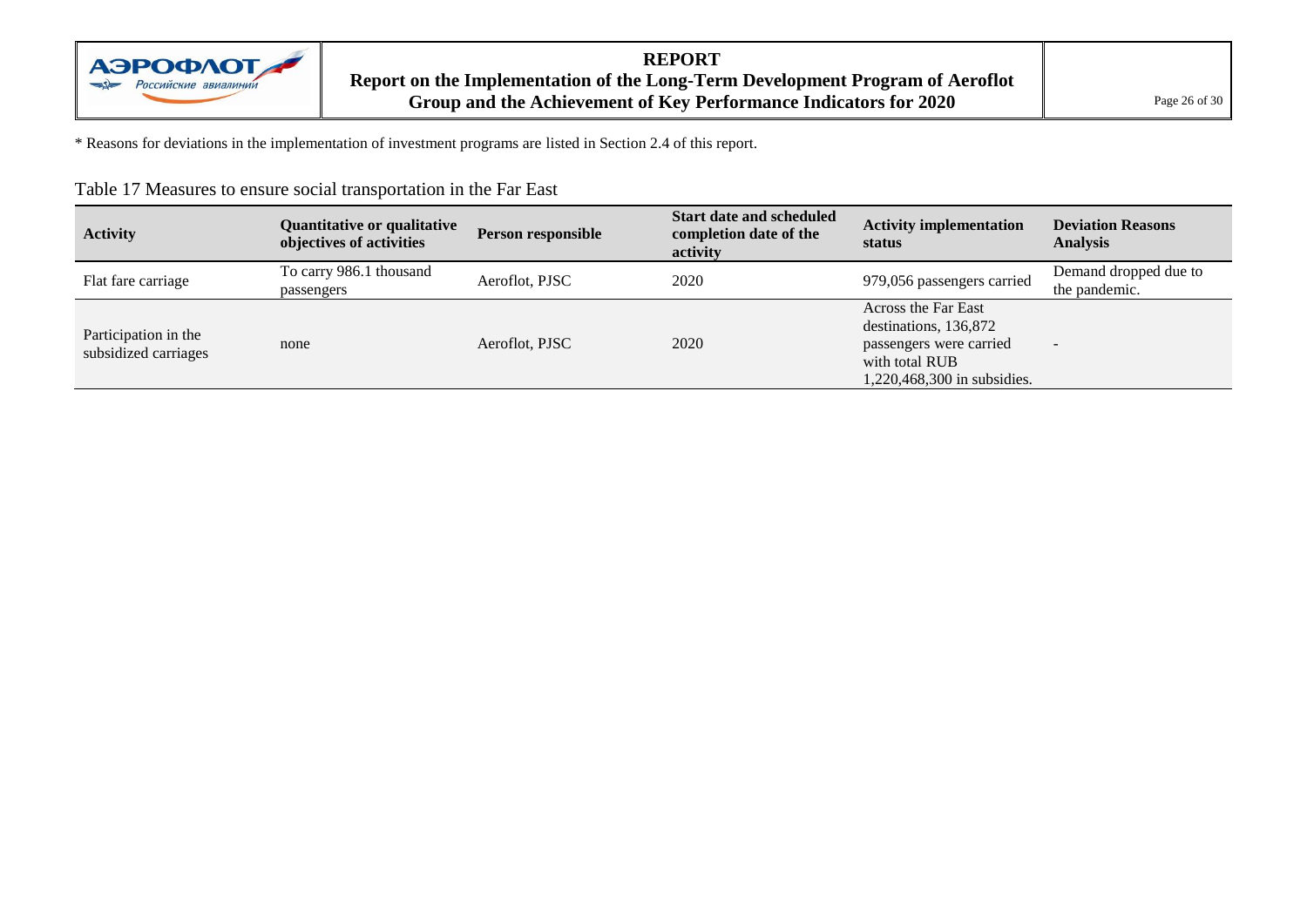

**REPORT Report on the Implementation of the Long-Term Development Program of Aeroflot Group and the Achievement of Key Performance Indicators for 2020** Page 27 of 30

#### **C. IMPLEMENTATION OF MEASURES FOR GRADUAL INCREASE IN THE SHARE OF PROCUREMENT OF GOODS, WORKS, AND SERVICES FROM SMALL AND MEDIUM-SIZED BUSINESSES**

Table 18. Implementation of measures for gradual increase in the share of procurement of goods, works, and services from small and medium-sized businesses

| Item<br>No. | Indicator                                                    | UoM | Target | Actual | Progress          | <b>Deviation Reasons Analysis</b> |
|-------------|--------------------------------------------------------------|-----|--------|--------|-------------------|-----------------------------------|
|             | Share of purchases from small and medium-sized<br>businesses |     | 68%    | 82.88% | 1220 <sub>6</sub> |                                   |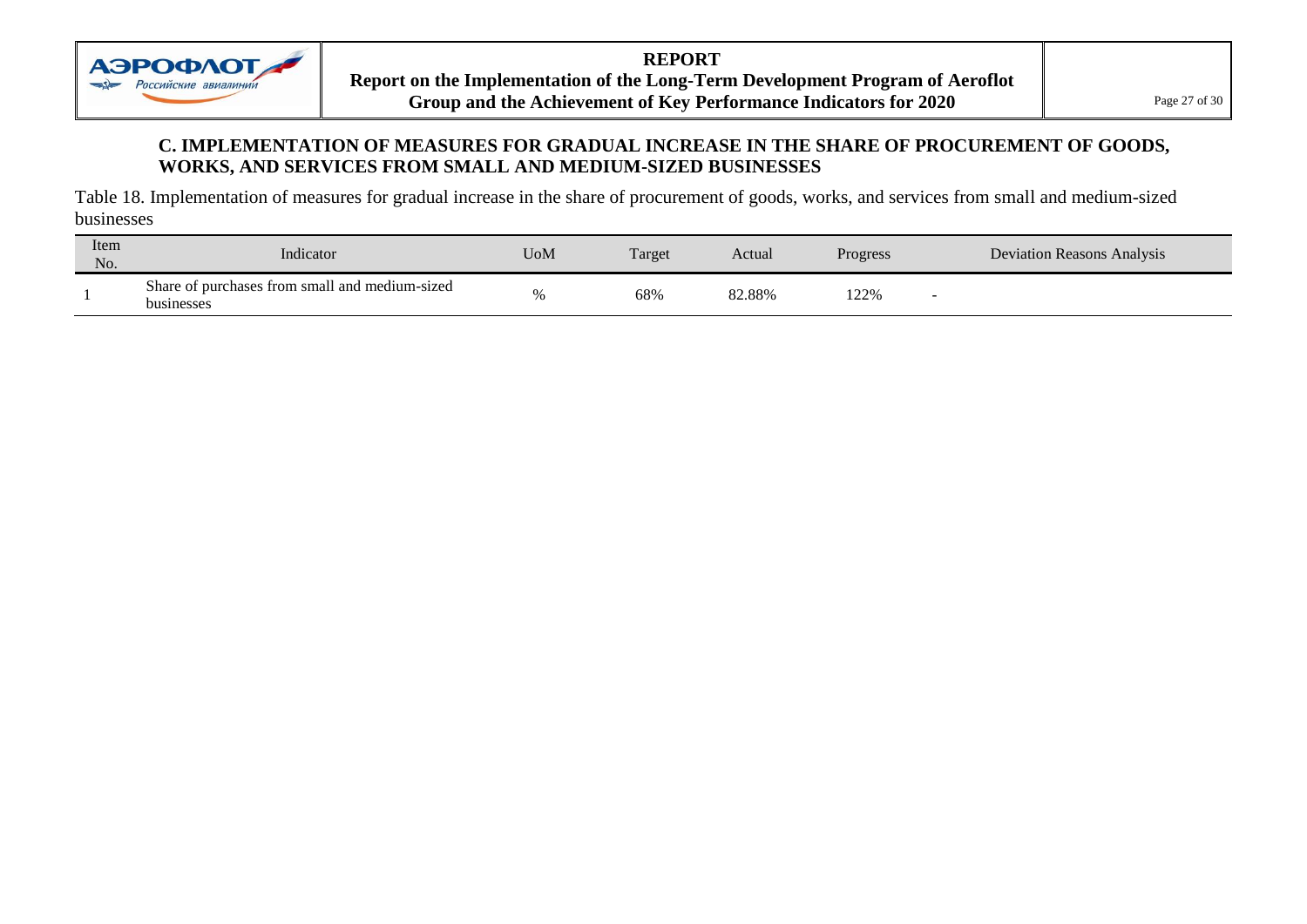

**REPORT Report on the Implementation of the Long-Term Development Program of Aeroflot Group and the Achievement of Key Performance Indicators for 2020** Page 28 of 30

#### **D. IMPLEMENTATION OF MEASURES ON THE SUBSTITUTION OF THE PURCHASE OF FOREIGN PRODUCTS (WORKS, SERVICES) WITH THE PURCHASE OF THE EQUIVALENT RUSSIAN PRODUCTS**

Table 19. Status of implementation of measures included in the Long-Term Development Program

| Name of products, equipment, components,<br>software, works (services) required for the<br>sustainable functioning of economy sectors | Justification of the<br>possibility/impossibility of<br>import substitution | Status for 2020, results and terms of implementation                                          |
|---------------------------------------------------------------------------------------------------------------------------------------|-----------------------------------------------------------------------------|-----------------------------------------------------------------------------------------------|
| Special-purpose clothing for employees                                                                                                | Partial import substitution:                                                | Following tender No. 32009261541 (Minutes No. 172/2020 dated August 26, 2020), contracts were |
|                                                                                                                                       | products are manufactured                                                   | made with Russian counterparts Nord-Spetsodezhda LLC, STIL PLUS LLC, Phoenix Plus LLC, PV     |
|                                                                                                                                       | in Russian Federation with                                                  | Technoavia Firm LLC, BTC Group JSC, TD SpecStil, DONOBUV CJSC, Yachting Ltd., Obuvomsk        |
|                                                                                                                                       | imported components. Full                                                   | LLC, Vektor LLC, Istok-Prom LLC, and Forteks LLC                                              |
| Uniform for employees                                                                                                                 | import substitution is                                                      | Following tender No. 31907531945 (Minutes No. 52/2019 dated March 23, 2019), contracts were   |
|                                                                                                                                       | possible with a sufficient                                                  | made with Russian counterparts BTK Group JSC and Galaktika Company LLC                        |
| Personal protective equipment                                                                                                         | quality of domestic                                                         | Following tender No. 32009643902 (Minutes No.228/2020 dated December 2, 2020) contracts were  |
|                                                                                                                                       | products.                                                                   | concluded with Russian counterparts PV Technoavia Firm LLC, Planeta-Sirius LLC, Credonyx Rus  |
|                                                                                                                                       |                                                                             | LLC, Vostok-Service-Spetskomplekt JSC, Sirius DS LLC, PROFSNABKOMPLEKT LLC,                   |
|                                                                                                                                       |                                                                             | Povolzhie Spetsodezhda LLC, Aviron LLC, EtalonCentr LLC, TD PRABO LLC, SIZon LLC,             |
|                                                                                                                                       |                                                                             | Ostek-ArtTool LLC, and IP Abdulzalilova R.R.                                                  |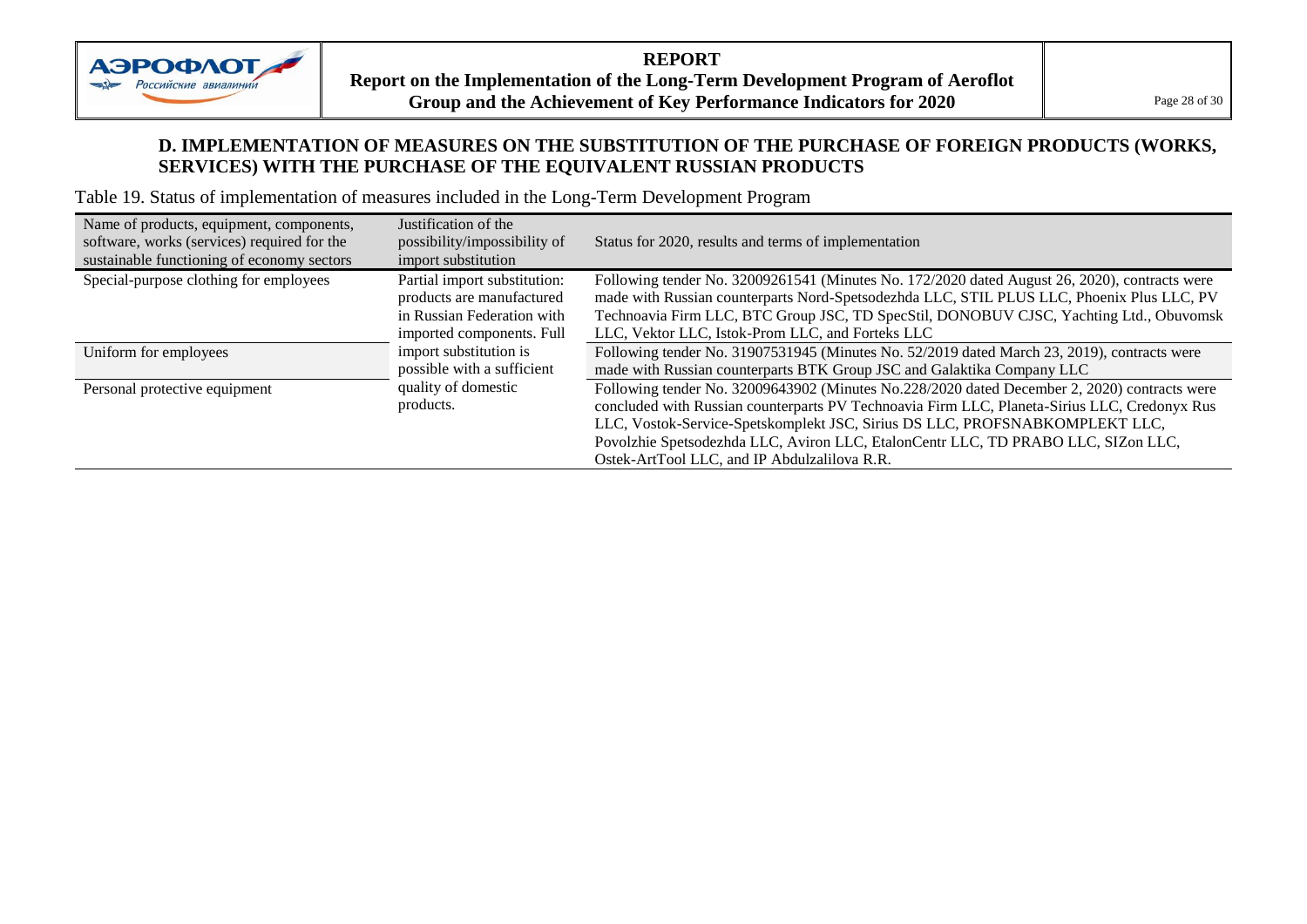

#### **REPORT Report on the Implementation of the Long-Term Development Program of Aeroflot Group and the Achievement of Key Performance Indicators for 2020** Page 29 of 30

#### **E. KEY MEASURES OF DIGITAL TRANSFORMATION (INCLUDING THE TRANSITION TO PREFERENTIAL USE OF DOMESTIC SOFTWARE UNTIL 2021)**

#### Table 20. Digital Transformation Measures

| No.<br>Item    | Efforts scheduled for the reporting period                                                                                                                                                                                                                                                                                                          | Start date and<br>scheduled<br>completion date<br>of the activity | Person responsible | Activity<br>implementation<br>status relative<br>to the plan | <b>Deviation Reasons Analysis</b>                                                                                                                                                                                                                                                                                                                                                                                                                                                                                                   |
|----------------|-----------------------------------------------------------------------------------------------------------------------------------------------------------------------------------------------------------------------------------------------------------------------------------------------------------------------------------------------------|-------------------------------------------------------------------|--------------------|--------------------------------------------------------------|-------------------------------------------------------------------------------------------------------------------------------------------------------------------------------------------------------------------------------------------------------------------------------------------------------------------------------------------------------------------------------------------------------------------------------------------------------------------------------------------------------------------------------------|
|                | Implementation of Stage II (01.01.2020-<br>31.12.2020) for the transition of the Aeroflot Group<br>to the preferential use of domestic software.<br>The work is carried out in accordance with the<br>methodological recommendations approved by the<br>order of the Ministry of Communications of the<br>Russian Federation No. 486 of 20.09.2018. | September 2020                                                    | $CDTO*$            | Completed                                                    |                                                                                                                                                                                                                                                                                                                                                                                                                                                                                                                                     |
| $\overline{2}$ | Approval of the Plan adjustment with ANO CCI                                                                                                                                                                                                                                                                                                        | October 2020                                                      | $CDTO*$            | Not performed                                                | The work of the second stage was carried out on the<br>basis of the plan dated 11.02.2020 agreed with the<br><b>ANO CKI</b><br>Renegotiating the plan adjustment in October 2020<br>will be unreasonable.<br>Also in 2021, the Government of the Russian<br>Federation's directives on digital transformation are<br>expected, within the framework of which the plan<br>should be revised.<br>Postponed to 2021.                                                                                                                   |
| 3              | The approval of the 2021 plan for the transition of<br>the Aeroflot Group to the preferential use of<br>domestic software by the Board of Directors                                                                                                                                                                                                 | December 2020                                                     | $CDTO*$            | Not performed                                                | Postponed until the normalization of the production<br>and financial and economic situation in Aeroflot<br>PJSC due to the significant impact of the current<br>epidemiological situation on the activities of<br>Aeroflot PJSC, a significant reduction in passenger<br>traffic and, thus, the 2020 and 2021 budget.<br>After the normalization of the production and<br>financial and economic situation in Aeroflot PJSC<br>and the recovery of passenger traffic, the plan will<br>be reviewed based on new business forecasts. |